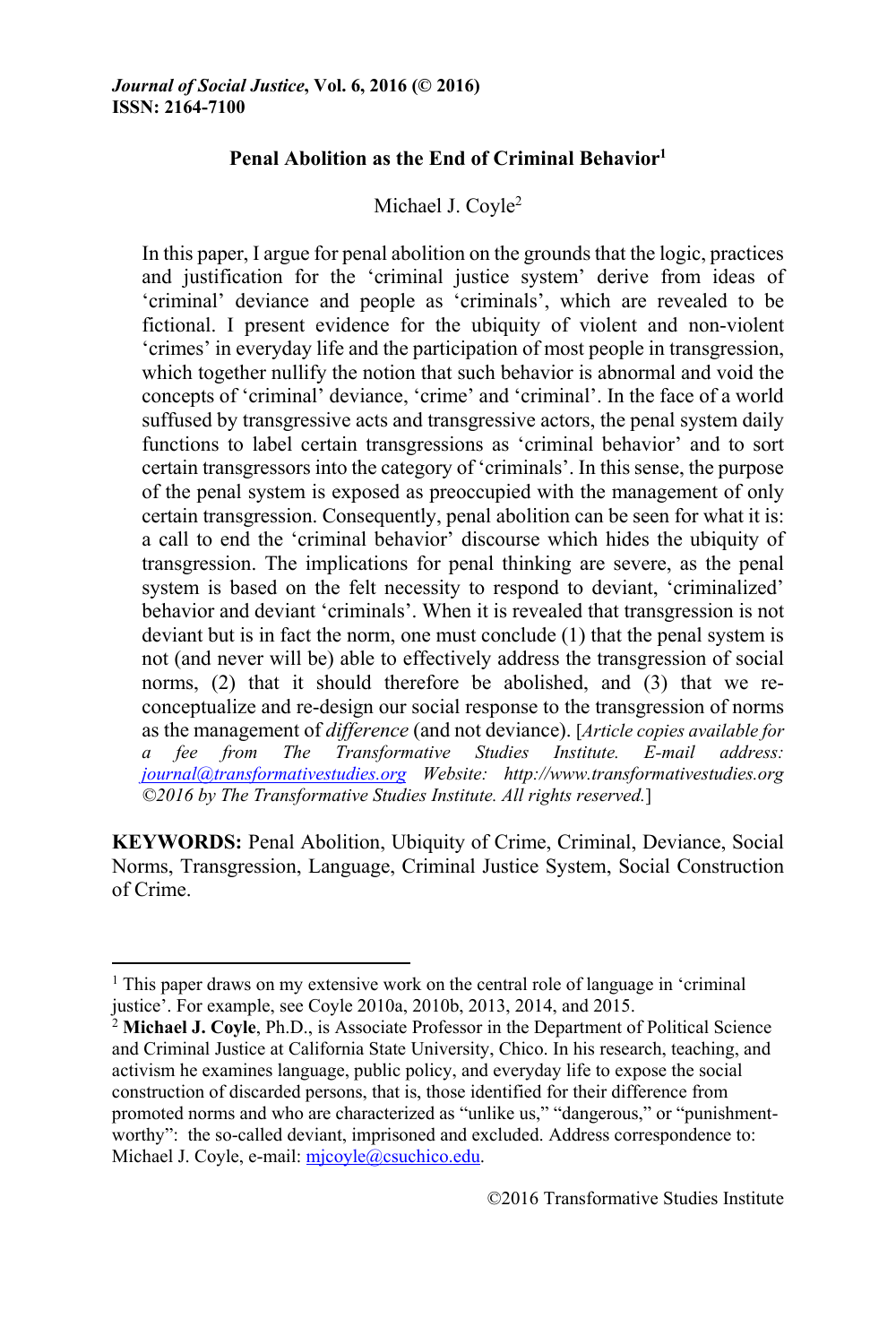"Words have lives of their own. However much sociologists insist that the term 'deviant' does not diminish the worth of the person or group so-categorized, the implication of inferiority adheres to the word. …majorities usually categorize persons or groups as 'deviant' in order to set them apart as inferior beings and to justify their social control, oppression, persecution, or even complete destruction."

Thomas Szasz. *The Manufacture of Madness*, xxv-xxvi

### **INTRODUCTION**

I begin this essay with two arguments designed to disrupt normative perceptions of what we call 'criminal justice'. The first is that, because language plays a central role in shaping the thought and practices of 'criminal justice', studying 'criminal justice' language highlights the mythological character of 'crime', 'criminals,' and 'criminal behavior'. The second is that what we call 'crimes' are not, as widely supposed, deviant acts, but are actually common and ordinary behaviors for human beings. Next, I trace the implication of these two arguments: that categories such as 'crimes', 'criminals' and 'criminal behavior' are by necessity fictions. Finally, having distinguished the constructed fiction of 'crime', I argue that the penal system itself propagates a multitude of harms even as it constantly creates 'crime' categories (law) and chases 'crime' (police, courts, prisons, etc.); therefore, it is necessary to abolish penal thinking and the practices of the penal system and replace them with intellectual constructs, institutions and practices that respond to the conflicts and harms of interpersonal relationships without further increasing harms.

## **LANGUAGE AND "CRIMINAL JUSTICE"**

### *Language and Everyday Life*

As we go about our everyday life, words are more often thought of as tools that we use to describe things (*language as a tool for describing human action*) than they are thought of as habits that create things (*language as generating human action*). For example, the phrase "his crime is serious" may be understood as a neutral, passive characterization (serious) of a fact ('crime'). However, careful consideration may lead us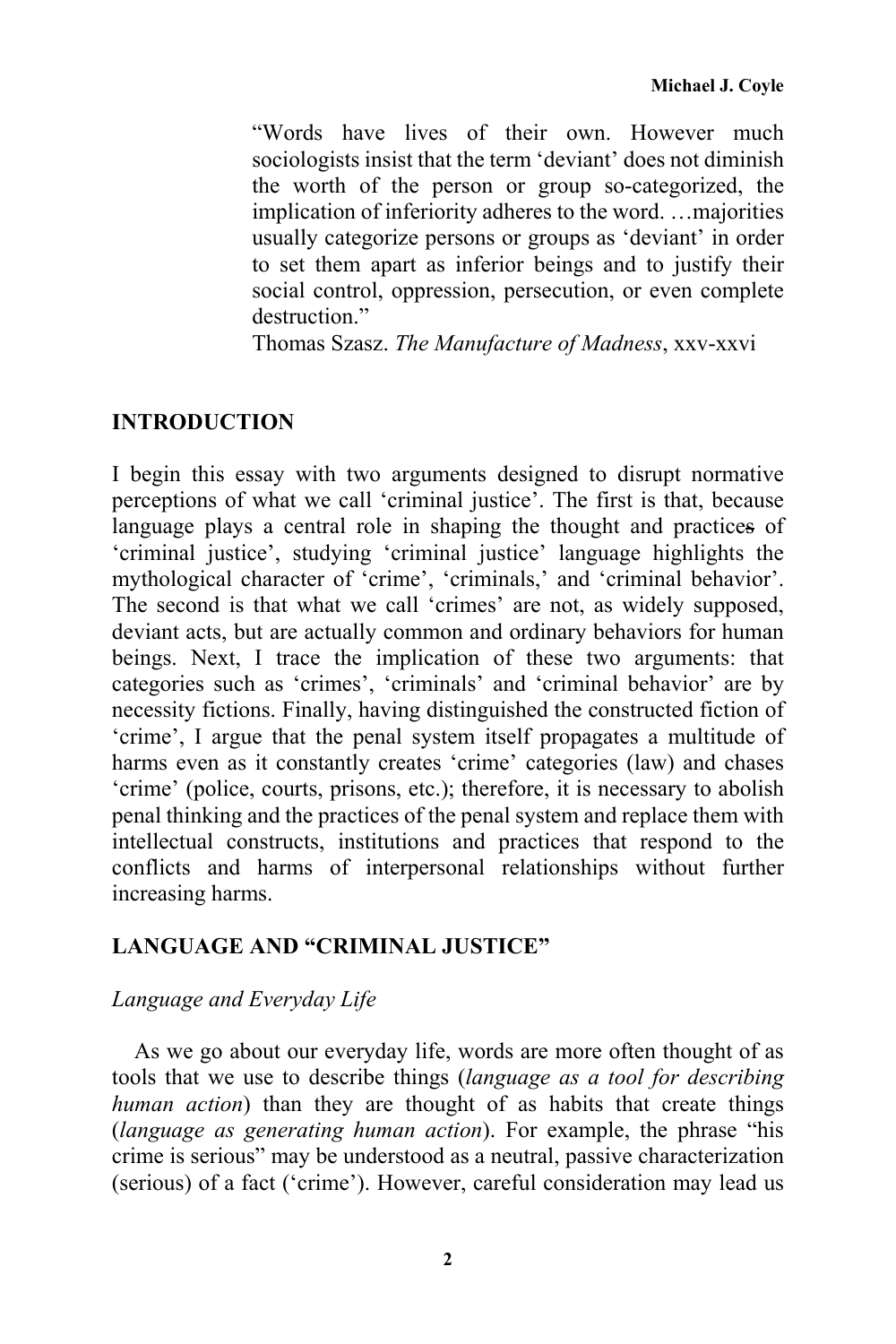to recognize that invoking 'crime' is an active assessment with particular entailments. Finally, some reflection may bring the insight that we abdicate responsibility for these consequences when we habitually characterize certain actions as 'crimes'.

In our daily life, we use language to communicate a diversity of responses to countless circumstances. Most of our waking moments, most of our work and our play, and almost all our actions, happen in and through language. Indeed, language is central to almost everything we do. Throughout these activities we think of language as a tool whose workers (words) are often readily available (as when words come effortlessly to mind), while at other times they are found only with effort as we sift through alternatives for the desirable word to convey our desired meaning. In all these ways we experience and think of *language as a tool for describing human action.*

Given this central and lifelong experience of language as a tool for communication, it is understandable that daily we largely forget that language is deeply complex and far more than a user-directed tool. In important ways, the words we use are seldom so carefully chosen by us to build descriptions and arguments, as they are a series of habits that determine the very architecture of our descriptions and arguments (Coyle 2013). For example, we may consider the language that has accompanied genocide: 'uncivilized barbarians' (Native Americans) and 'vermin', 'parasites' and 'plague' (European Jews). A simple explanation would be that these descriptions reflected what was taught about such peoples, but built into the habitual use of these words is the argument that we need to defend ourselves by ridding ourselves of such people (Bosmajian 1983 and 1992). Although nowhere in these words are protection and extermination directly invoked, everywhere they are implied. Similarly, in the language of sexism, of war, and of punishment, there exist not only *descriptions* of persons, but also the *creation* of persons in such a way as to invite unambiguous interpretations and prompt (sometimes require) specific actions and responses. Certainly, verbal characterizations make otherwise unsavory suggestions palatable, such as unequal treatment (sexism), killing (war), and torture (punishment).

The important point here is that the language we use to name and call our world into existence is made up not only of those words we select each time to describe it, but also of entire groupings of words (discourses). These discourses are habitually performed and by their use not only describe the world, but also generate it. As Sapir phrased it, "The fact of the matter is that the 'real world' is to a large extent unconsciously built up on the language habits of the group… We see and hear and otherwise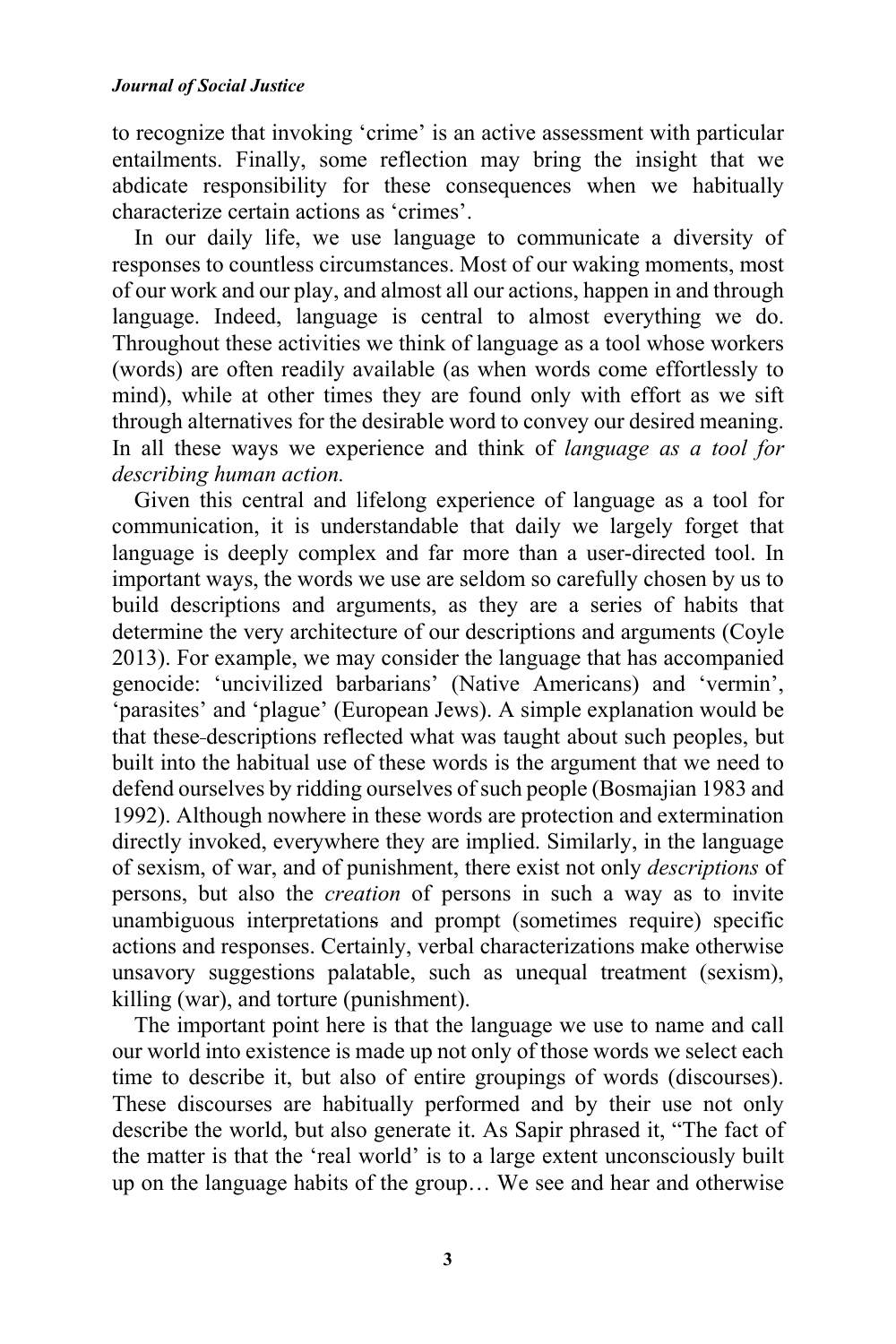experience very largely as we do because the language habits of our community predispose certain choices of interpretation" (1956: 75). Language, then, fabricates; not because words are false or because they lie, but because their habitual everyday use is a mostly unregistered act of creation. The issue, then, is that words not only make the fabric of our lives, but also its design. To experience and think of language in such a way is to think of *language as generating human action*.

### *Language and Justice*

The implications of language as a creative force are varied and deep. In social and 'criminal' justice situations, the consequences of language choices are far-reaching, and have been skillfully demonstrated by both lay persons and academics. For example, George Orwell demonstrates the power of language as a tool for domination when he shows how moral entrepreneurs frequently use (and abuse) clever language choice, metaphor, and meaningless words, in order to deceive publics around justice issues (2000). Frank Burton and Pat Carlen advance a similar argument about the language of 'Official Discourse' in government reports; they expose how the government's rhetorical positions leverage disproportionate power to that of other discourses on the same topic, and hence exert a far greater capacity to define situations in social life (1977). Michel Foucault masterfully demonstrates how the study of dominant language unmasks not only the capacity of some groups to control the justice discourses and justice realities of their own groups, but also those of the public at large, in other words, the perception of reality and thus reality itself (1977). The work of these authors and that of others across multiple fields of study demonstrate that the use of language in social life can privilege certain discourses, while marginalizing alternative discourses to subordinate positions or even to irrelevancy.

The implications of habitually performed words and discourses for the study of justice are multiple. For one, we are alerted to the daily use of words and of ways of talking (i.e. thinking), which tell us that the world is one thing and not another, that the problems of justice and their solution are one thing and not another, and that the logics of justice and injustice are one thing and not another. It also means that daily justice language choices, that once were seen as deliberate creations and choices, have now become habits of language, which carry a reality similar to that of bricks and stones. For example, what was once a deliberate and novel drawing of certain social situations as the encounter of a 'criminal' and 'victim' in a 'crime' situation, is hardly ever experienced today as a discourse creation,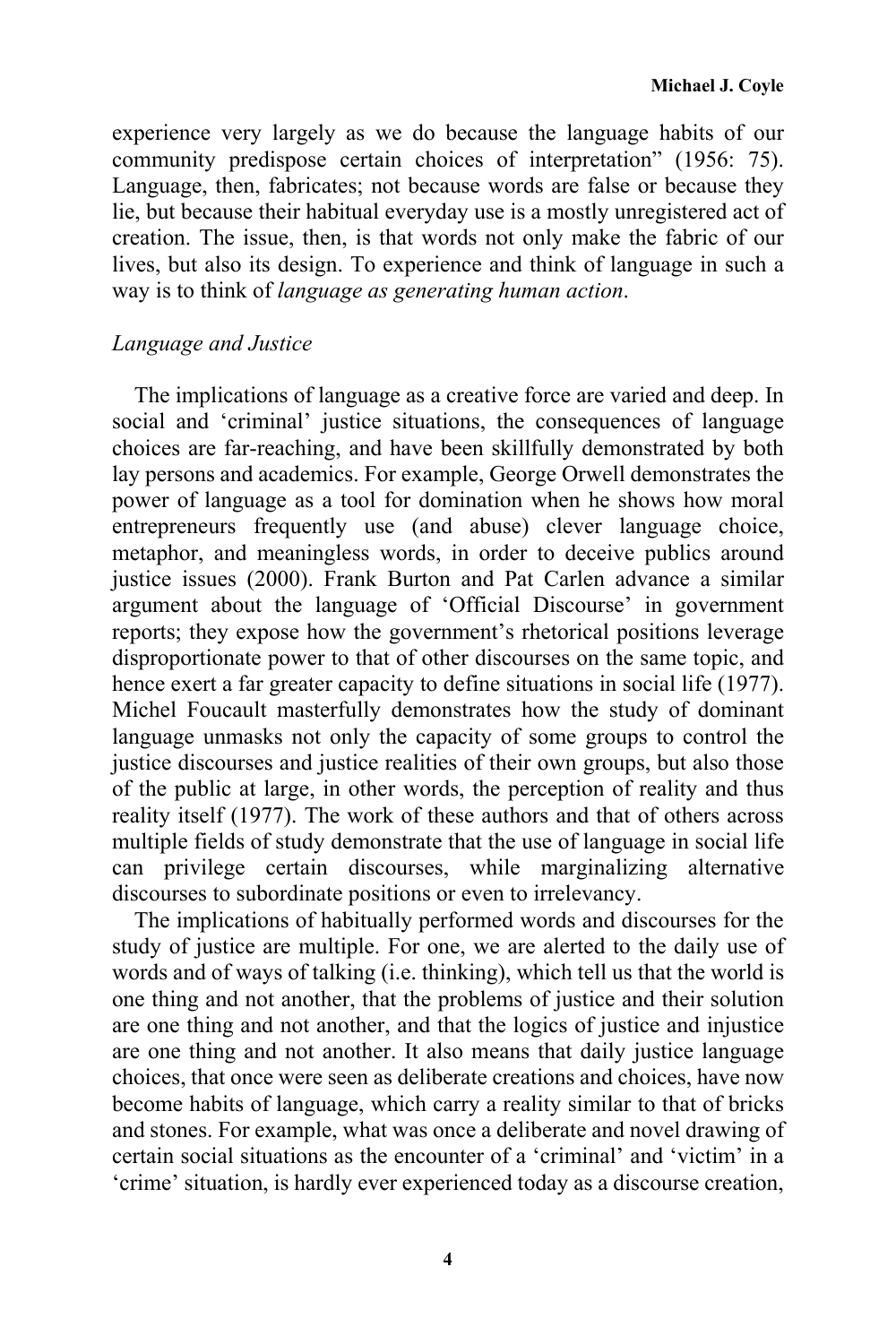as an option, or as only one of many possible ways of describing such situations. Today, a long time after that *first* striking portrayal, the linguistic distinctions 'criminal', 'victim', and 'crime' are now intrinsic to how publics widely think of, or describe, these social situations. In particular, the myriad meanings associated with these terms help us to understand why responses to some actors in such situations belong in the domain of 'criminal justice' and not social justice, and why 'criminals' are deemed worthy of punishment while 'victims' merit sympathy. Yet there are numerous other ways to *experience* and *describe* these social situations, both real and imaginary: some can be found in the literature of sociocultural anthropology, some in the literature of restorative justice, some in the imaginings of classical utopian literature and some in the imaginings of anarchist dystopian visions. Though these may not have a broad public life, they do exist.

Over time, *justice language choices possess enormous power to support, create and recreate an entire justice discourse* that seemingly describes an inherent social reality. Imagine, for example, how a discussion about "the appropriate sentence, in prison years, to punish the crime of murder" (a logical question in the penal paradigm) would wholly collapse if any of the normative words 'prison', 'punishment', 'crime' or 'murder' suddenly lacked intellectual standing and/or operational practice.

Seen in this way, a set of justice language choices cumulatively builds complex perceptions that construct an entire justice paradigm, such as the penal paradigm. All justice paradigms, no matter how *real* they appear to be, are never more than a discourse creation, and importantly, constitute only one of many available or imaginable discourses and, consequently, paradigms. Thus, in time, justice (language) paradigms, such as the retributive/punitive one that is based on the distinctions 'offenders', 'victims', 'crimes,' and the like, become deeply accepted *obvious* interpretations of social situations. In the right political climate, these interpretations then become dominant justice (language) movements, such as the 'tough on crime' discourse became in the latter part of the  $20<sup>th</sup>$ century, or as the 'smart on crime' discourse has become since then (Altheide and Coyle 2006).

# *'Criminalized' Deviance Language*

One of the most central precepts of 'criminal justice' and the penal paradigm, if not its very foundation, is the idea of deviance. As the word itself suggests, deviant behavior refers to actions seen as abnormal, unexpected, unusual, nonstandard, or out of the ordinary. While some of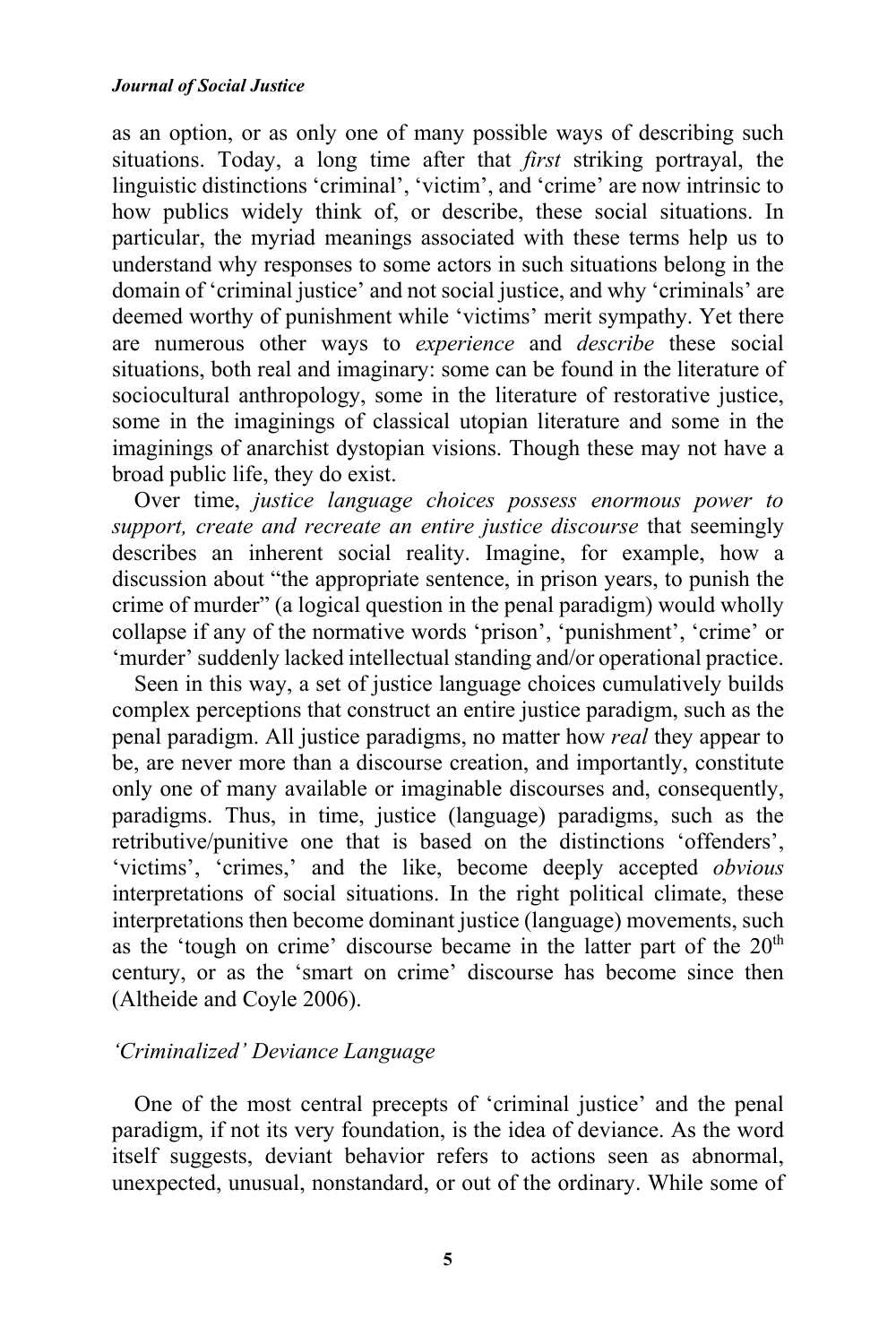what we call deviant behavior refers to actions that violate folk customs or mores, in this essay I am interested in the deviant behavior whose actions violate formal laws, and are thus labelled 'crimes' and 'criminal behavior'.

Sociologists – especially pragmatists, symbolic interactionists, social constructionists and labeling theorists – have long been interested in 'criminal' deviance and have been responsible for most of its theoretical development. Their vision is one that sees human beings as constructs of everyday interactions. William Thomas provided a foundational insight with his emphasis on the "definition of the situation," a straightforward distinction arguing that people enter social situations which are already defined (1923). His argument is that human beings are born into communities that have already defined the vast majority of situations which any individual will encounter. For example, I was born into a community where the act of taking things that belong to someone else was already defined as 'a crime of theft' that carries significant 'criminal' sanction. George Mead further argues that as individuals, not only are we born into and encounter such ready-made situations, but we are indeed constructed by them (i.e. that each of us is a product of all the interactions we have had and are having with others) (1934).

Emile Durkheim contributes the distinction that naming (labeling) an individual's behavior, e.g. calling an act a 'crime', is more accurately seen as an expression of society's desire to control that behavior, than as an individual's defiance of penal regulations (1951). In drawing this distinction, Durkheim launches a way of thinking that has become known as labeling theory. Howard Becker most clearly distinguishes this power of naming things in his work *Outsiders*, a study of marijuana users, where he demonstrates that marijuana smoking is not seen by users or others as deviant, until social groups make it so by creating it as an infraction (a 'crime') (1963).

The implication of this research is that 'crime' is more significant as an indicator that someone is naming another's behavior than it is as a characterization of a person's behavior. Consequently, a 'criminal' person indicates nothing more than a person to whom the 'crime' behavior has been attached. To abandon this central insight is to enter the mythology of 'crime', 'criminals,' and 'criminal behavior' out of which 'criminal justice' and the penal paradigm function (i.e. that 'criminal' acts, persons and behavior are independent of those assigning such labels).

From the interactionist/constructionist/labeling perspective then, the study of 'criminalized' deviance language promises insight into three things: (1) who is labeling 'criminality', (2) who is being labeled 'a criminal', and (3) what behavior is being labeled 'criminal.' Importantly,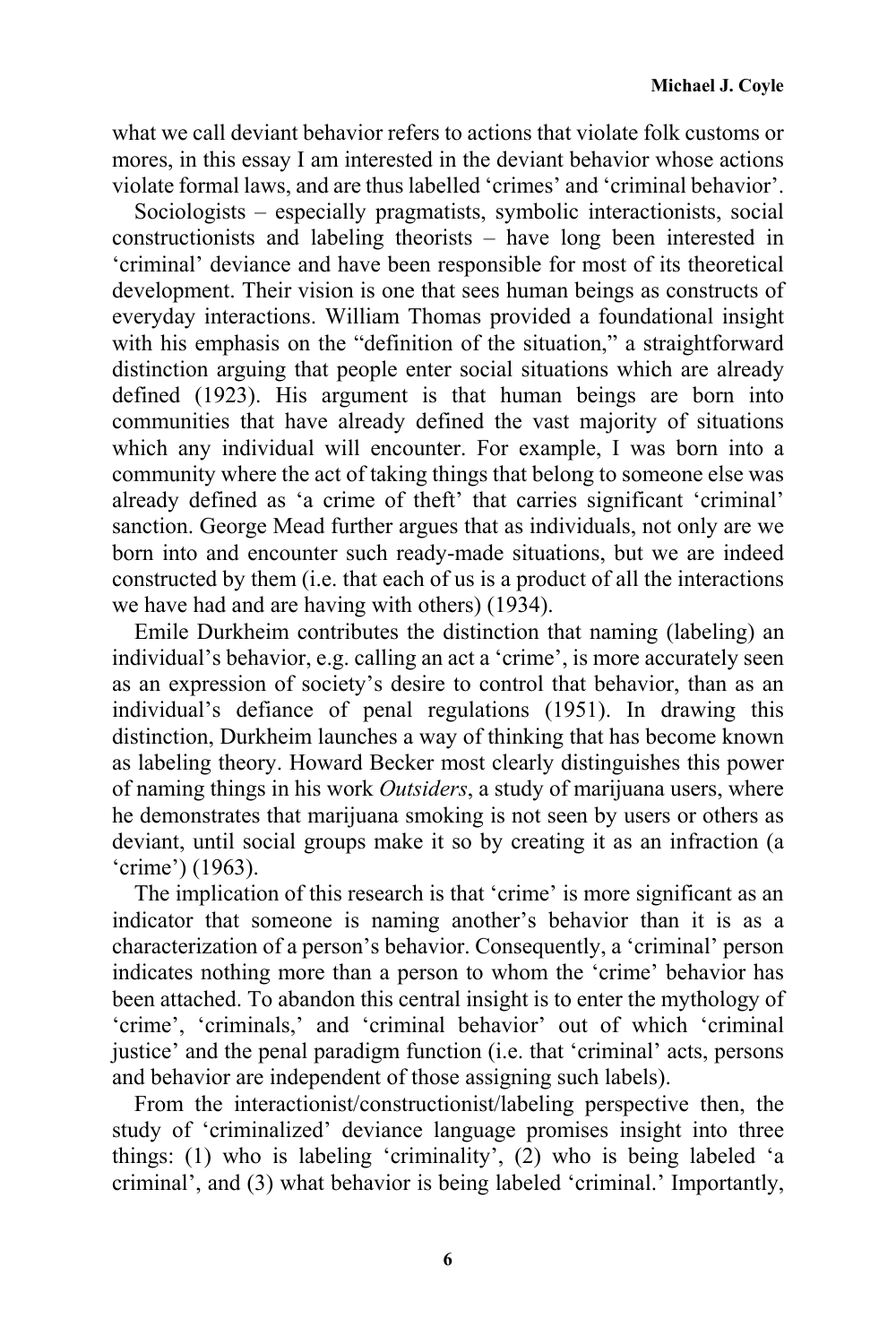scholars can use this type of analysis to develop insights that elucidate the social construction of justice performances: the routines of the 'criminal justice system', the development of 'criminal justice' discourse and policy, and consequently, 'criminal justice' outcomes.

The importance and usefulness of analyzing 'criminalized' deviance language is easily showcased with examples of studies that examine justice performances. In Paul Mason's, *Captured by the Media: Prison Discourse in Popular Culture*, various authors highlight how media reflect and create a particular discourse about prisons and punishment (2006). The authors demonstrate that collectively, media performances construct punitive public attitudes that, in turn, encourage punitive constructions of 'offenders', support punitive public policy, and ultimately lead to the greater use of increasingly punitive prisons. In *The Cultural Prison: Discourse, Prisoners, and Punishment*, John Sloop traces media discourse from a rhetorical perspective to pursue similar themes of cultural discourse on prisons and punishment (1996). In a fifty-year long study of US media coverage, Sloop theorizes four, distinct, media periods of imagining people in prison as either redeemable or 'criminal': first, in the 1950s, the person in prison is characterized as a good white male facing challenging social circumstances, next, in the 1960s as an angry black male, then in the 1970s as a black male who is unmasked as trapped between his 'violent nature' and an unfairly racially charged society, and finally, in the 1980s as an incorrigible "bad" person whose behavior justifies a 'tough on crime' attitude. These authors show that the study of 'criminalized' deviance language gives insight into who is labeling 'criminal' behavior (moral entrepreneurs, the media), and who is being labeled a 'criminal' (a group of persons named 'offenders,' a white male lacking opportunity, and a black male who is alternatively seen as problematic for his color, his anger, and his 'violent nature').

The importance and usefulness of analyzing 'criminalized' deviance language is also showcased by examining how language choices and distinctions create and sustain entire social discourses about race and "crime" that, in turn, seem to describe an innate social reality. While 'race' groupings reflect phenotypic and genotypic traits, beyond this they are merely a social construction (Lie 2004; Palmie 2007). As the American Anthropological Association bluntly states, "differentiating species into biologically defined 'races' has proven meaningless and unscientific" (AAA 2009). Research demonstrates that the interpretation 'race' is not a matter of biology, as more genetic variability exists within such grouping than between them (Long and Kittles 2003). Moreover, conceptions of 'race' and 'races' are not timeless fixtures but social products that are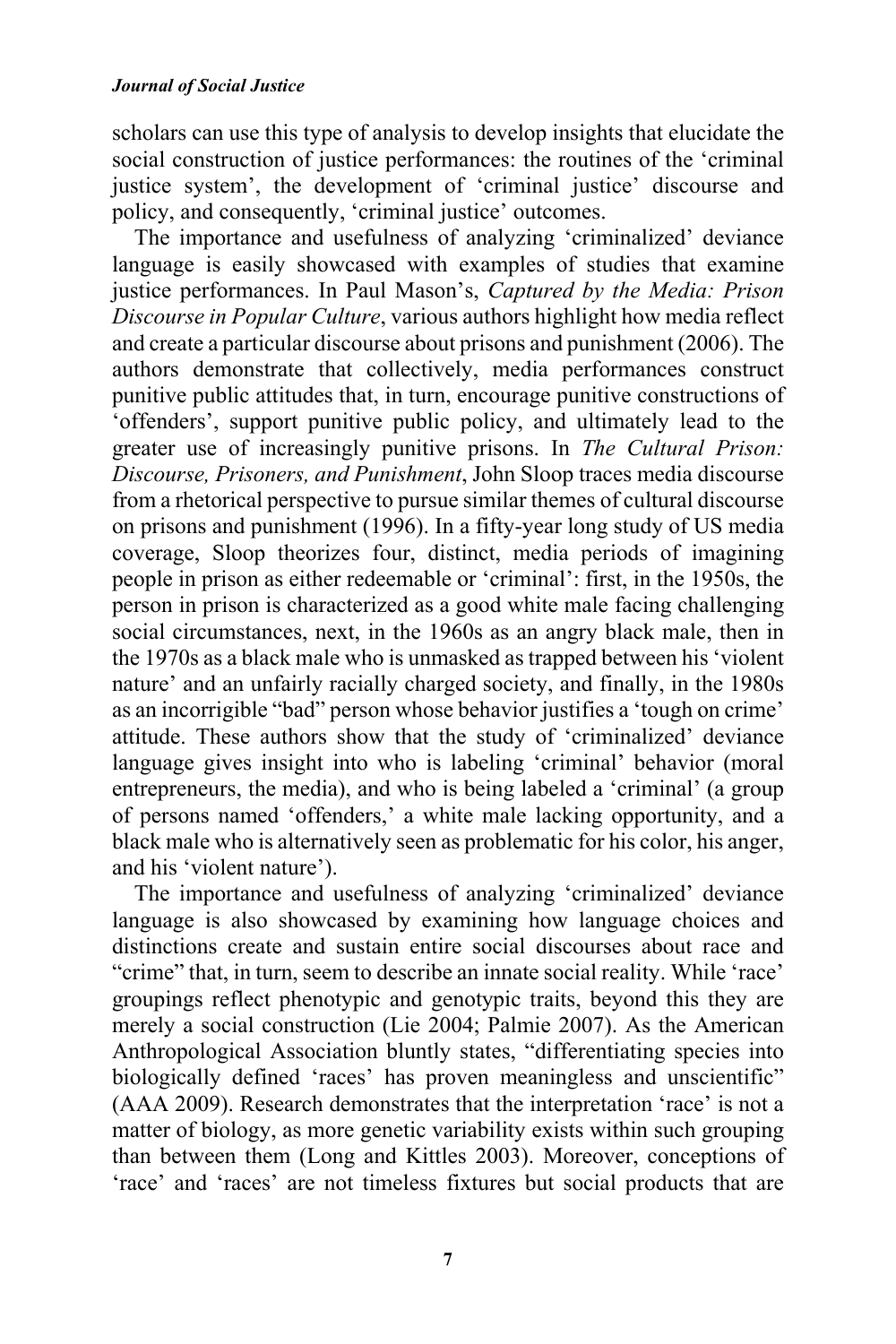invented, maintained, and eliminated as they serve an age and a society (Delgado and Stefancic 2001). As such, 'race' belongs to the study of history and sociology that interprets all human inventions (language) used to negotiate the imaginings called perceptions and experiences of difference (Smedley 1999). Put differently, the creation 'race,' reflects a *linguistic device* to express intellectual and popular beliefs about human groups and to justify ideologies with definitive historic and economic purposes (colonization, slavery, etc.).

The implications of 'race' are far reaching. In the human and social sciences, scholars face a call to use sharp and critical eyes to identify not just the constructed nature of 'race,' but also the hegemonic role that the distinction itself supports (Zuberi and Bonilla-Silva 2008). This is a call to observe and decry racism, but importantly it is also a call to recognize that modern social environments are hyper-racialized and necessitate that scholars examine the *color* of social theory, the *color* of analytic frames, and the *color* of practice. Some scholars have found color in the "unconscious racism" of law (Lawrence 1987), and some have found evidence of color in the "petit apartheid" practices of jury nullification and racial profiling (Milovanovic and Russell 2001). Yet others, encouraged by the postmodern turn, point to the usefulness of examining narratives and storytelling, analyzing the construction of subjectivity and viewpoints, as well as re-imagining methodology through which knowledge is validated – all to locate the oppression inherent in racist discursive activities (Arrigo, Milovanovic, and Schehr 2005).

In the study of 'crime,' 'race' is more commonly encountered as a research variable that endless generations of bean-counting criminologists take for granted and accept as unproblematic. Here 'race' is encountered as a construction whose very study perpetuates and encourages racist 'criminal justice' thinking and practices it purports to deconstruct. Karen Glover's *Racial Profiling: Research, Racism and Resistance*, calls for a "critical race criminology" that "specifically addresses traditional and contemporary examinations of race in criminology and contests the ways the discipline produces and represents race by focusing on and indeed validating experiential knowledge via the social narrative of marginalized communities" (2009:2).

Glover's call denotes the point of entry for the study of language as it contributes to a critical race criminology and the study of racism which resides in the discourse and practices of the 'criminal justice system.' My point here is that to study the specific language of 'criminal justice' discourse is to visit the site where 'race' and 'racism' infuses 'criminal justice discourse.' Indeed, it is in everyday language (reality) that people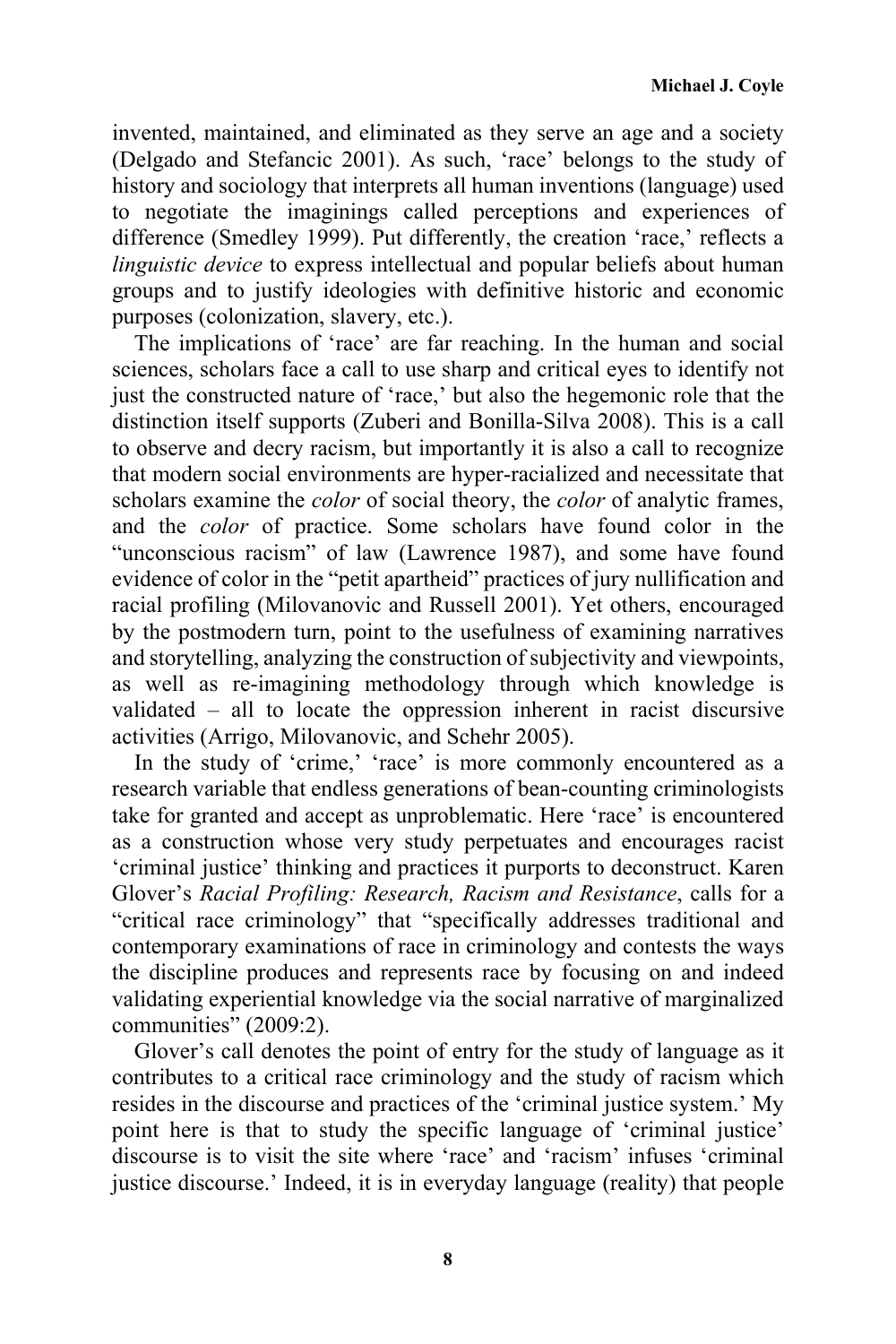#### *Journal of Social Justice*

of color are criminalized; it is in everyday word choice, word use, and word control that the racist 'criminal justice system' discourses and practices are built, maintained, and reproduced (even while the problem of 'race' and 'racism' in matters of 'crime' and 'criminal justice' is being fully acknowledged).

'Racism' reflects the ways in which social relations are constructed to advantage and disadvantage human groups that are distinguished as belonging to disparate 'racial' categories (Bonilla-Silva 2003). More important to my project here, 'racism' reflects the ways in which social relations are *continuously maintained, recursively reconstructed, and creatively innovated* to advantage and disadvantage human groups that are distinguished as belonging to disparate 'racial' categories. To accomplish the latter, it becomes important to expose the mechanisms that sustain 'racist' discourse and 'racist' practices *even amidst a discourse and practices that claim to recognize and contest such 'racism.'* Thus, the study of justice-related language provides for the study of mechanisms that sustain 'racist' discourses and practices.

Further support for the value and importance of studying 'criminalized' deviance language is a series of works examining language in the legal process. In "Is it Sex or Assault? Erotic Versus Violent Language in Sexual Assault Trial Judgments," Janet Bavelas and Linda Coates examine the language used to describe sexual 'offenses' in British Columbia trial judgments (2001). Their findings reveal that descriptions in judgments are more frequently likely to use sexual (erotic or affectionate) language than they are likely to use language indicating violence or force. The authors argue that sexualized descriptions hide both the violence of sexual assault and the experience of the (usually female) victims. Language is here being used to hide an 'offense'. In "'Baby' or 'Fetus'?: Language and the Construction of Reality in a Manslaughter Trial," Brenda Danet demonstrates how words do not so much describe, as they construct, facts and intentions in the trial of a doctor who performs a late term abortion (1980). She shows how opposing lawyers create opposing realities through their word choice. Depending on the intent to prosecute or defend, the lawyers either used "baby," "child," "person," and "the deceased" (in an attempt to create a 'crime'), or employed "fetus," "embryo," and "products of conception" (to show that no 'crime' occurred). Finally, in *Just Words: Law, Language, and Power*, John Conley and William O'Barr examine how power and ideology pervade the legal process (2005). They demonstrate that the work of law is done through careful and intelligent manipulation of language to the distinct advantage of some and to the loss of others. In one example, the authors detail the use of language in court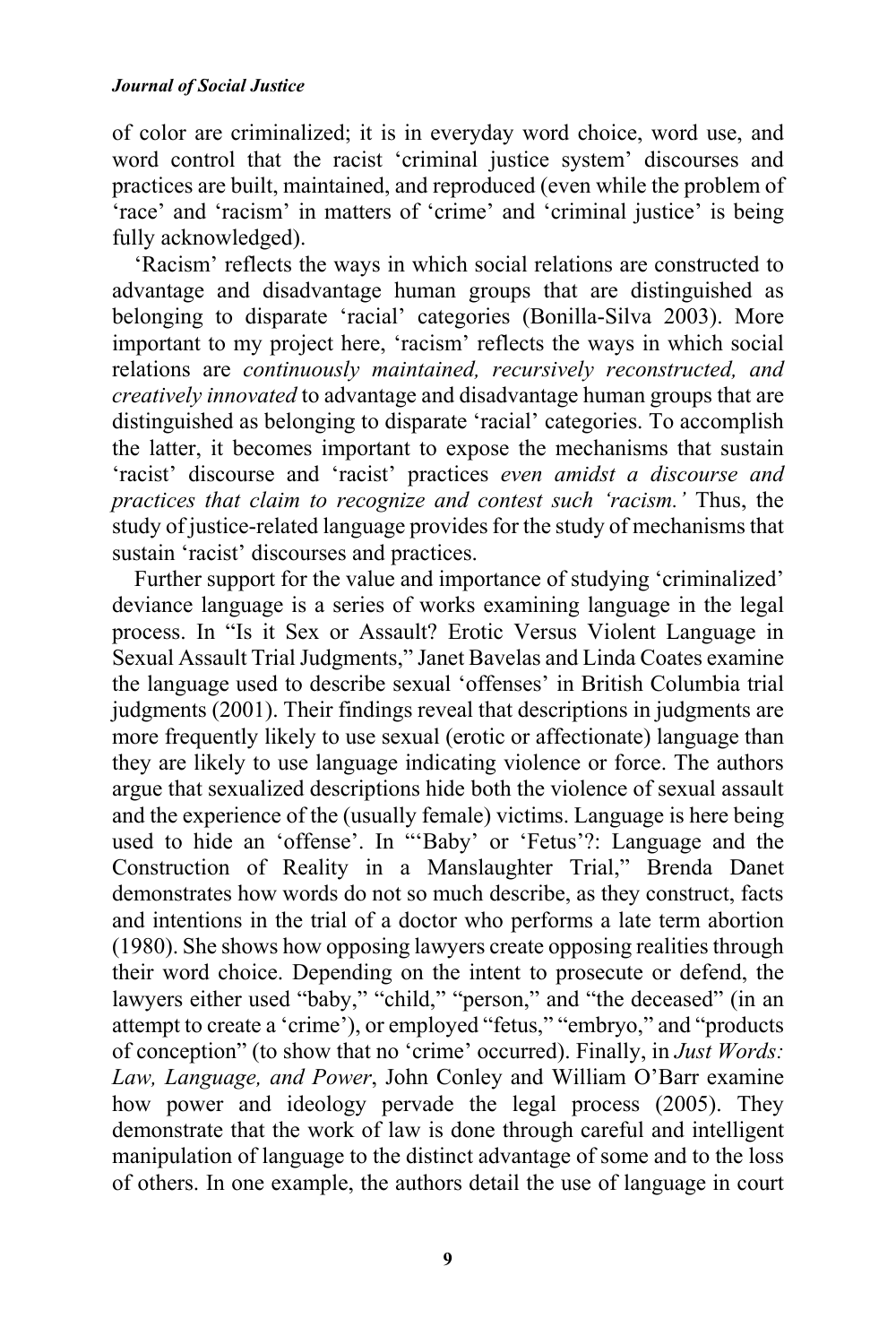by a lawyer constructing a rape "victim" as being "interested" in her attacker (in other words, making an attempt to argue no 'crime' was committed). In another example, they show how language work resulted in the advantageous positioning for one party in divorce mediation. These studies of language in the legal process demonstrate the work required to employ a label (such as 'crime'), and the work involved to avoid such a label. In this work, 'crime', 'criminal' and 'criminal behavior' language is understood to not refer to the quality of persons or their behavior, but to the actions of those naming the person or their behavior.

A final example is taken from my own work – a series of language studies driven by a variety of goals (2002, 2010a, and 2010b). Each study is an investigation into a word or a phrase commonly used in 'criminal justice' discourse ('evil' as it relates to 'crime', 'victim', etc.). I argue that such everyday language takes place within a body of interpretations, metaphors, rhetorical frames, and ultimately ideology, that are rarely acknowledged and are, instead, mostly accepted as self-evident. These language studies get to the language habits that we have forgotten are generating (and not just describing) our 'criminal justice system'. In this research, I discover that the language of 'criminal justice' is designed to generate encounters with people of color, as well as those of lower socioeconomic status and of certain gender (Coyle 2013). In another project, a colleague and I demonstrate that the currently occurring discursive shift from 'tough on crime' to 'smart on crime' does not reflect any change in 'criminal justice' ideology (despite the wish that the shift somehow recognizes the racist consequence of the 'tough on crime' movement) (Altheide and Coyle 2006). Instead, the shift to 'smart on crime' denotes a rhetorical device that is designed to mask the political and economic infeasibility of sustaining funding for what has become a gargantuan 'criminal justice system' (see Kappeler and Kraska 1999 for a similar analysis of the shift from law enforcement and 'crime control', to community policing).

This literature demonstrates the interactionist-constructionist-labelling understanding that 'crime' does not refer to a quality of a person's behavior, but to the actions of those naming the person's behavior; that 'a criminal' is nothing other than the person to whom that behavior has been attached; and that 'criminal behavior' is only the behavior that has been labeled as such. The above examples of studies that examine the everyday language of 'criminal justice' performances demonstrate the power of studying language to elucidate the social construction of these performances in a way that does not participate in a mythological creation of 'crime', 'criminals' and 'criminal behavior' as separate from those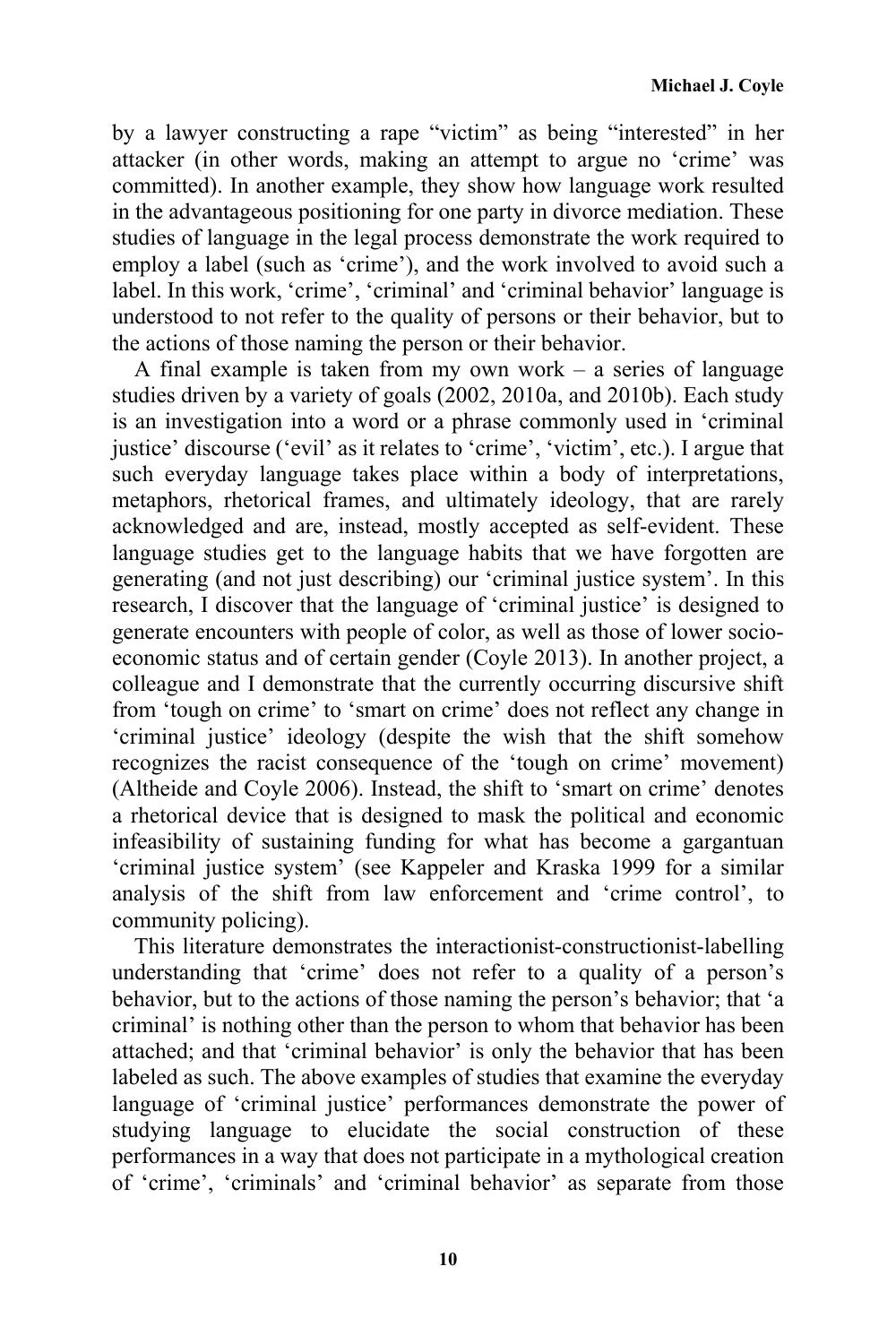#### *Journal of Social Justice*

assigning it. Finally, the research examined in this section also demonstrates the power and importance of asking the key question of how our 'crime-making' and 'criminal justice-making' work corresponds with our supposedly commonly accepted values, such as 'equal justice for all'<sup>3</sup>, (i.e. who wins with such language and who loses). Importantly, this type of analysis elucidates the social construction of justice performances: the routines of the 'criminal justice system', the development of 'criminal justice' discourse and policy, and consequently, 'criminal justice' outcomes.

## **THE UBIQUITY OF TRANSGRESSION**

 

In the above discussion of deviance theory, I reviewed the broad history of how sociologists become interested in deviance as the study of aberrant behavior. For them, the very notion of deviance entails the study of behavior that deviates from the norm: abnormal, unexpected, unusual, nonstandard, or out of the ordinary behavior. Deviance sociologists are interested in people whose behavior somehow places them on the fringe, the border, the edge; they are interested in the acts that place people on the perimeter or outskirts of normalcy; they are interested in people defined as somewhere on the sidelines or the periphery of typically behaving human beings. As a consequence, deviance sociologists are often examining marginalized behavior (uncommon sexual expressions), marginalized situations (mental illness), and, of course, marginalized actors (the 'criminal').

With its emphasis on the marginal, the concept of deviance has had a very specific impact on the study of 'criminal' behavior. As demonstrated in the previous section, this emphasis can fruitfully be employed to deconstruct the mythology of 'crime', the 'criminal' person and 'criminal' behavior. As seen above, with its emphasis on the marginal, the concept of deviance also allows us to analyze some disturbing trends in modern 'criminal justice' performances, e.g. how the work of law is done through careful and intelligent manipulation of language to the distinct advantage of a privileged few, how 'criminal justice' practices in general are designed to encounter people of color (especially black males), and how in courtrooms language is used to transform the violence and force of

<sup>&</sup>lt;sup>3</sup> By "equal justice for all" I mean the popular American (constitutionally protected) understanding of equality of all citizens under the various systems of social control (law, policing, imprisonment, etc.). For example, The US Department of Justice webpage includes a description that it is an office charged "to ensure fair and impartial administration of justice for all Americans" (The United 2012).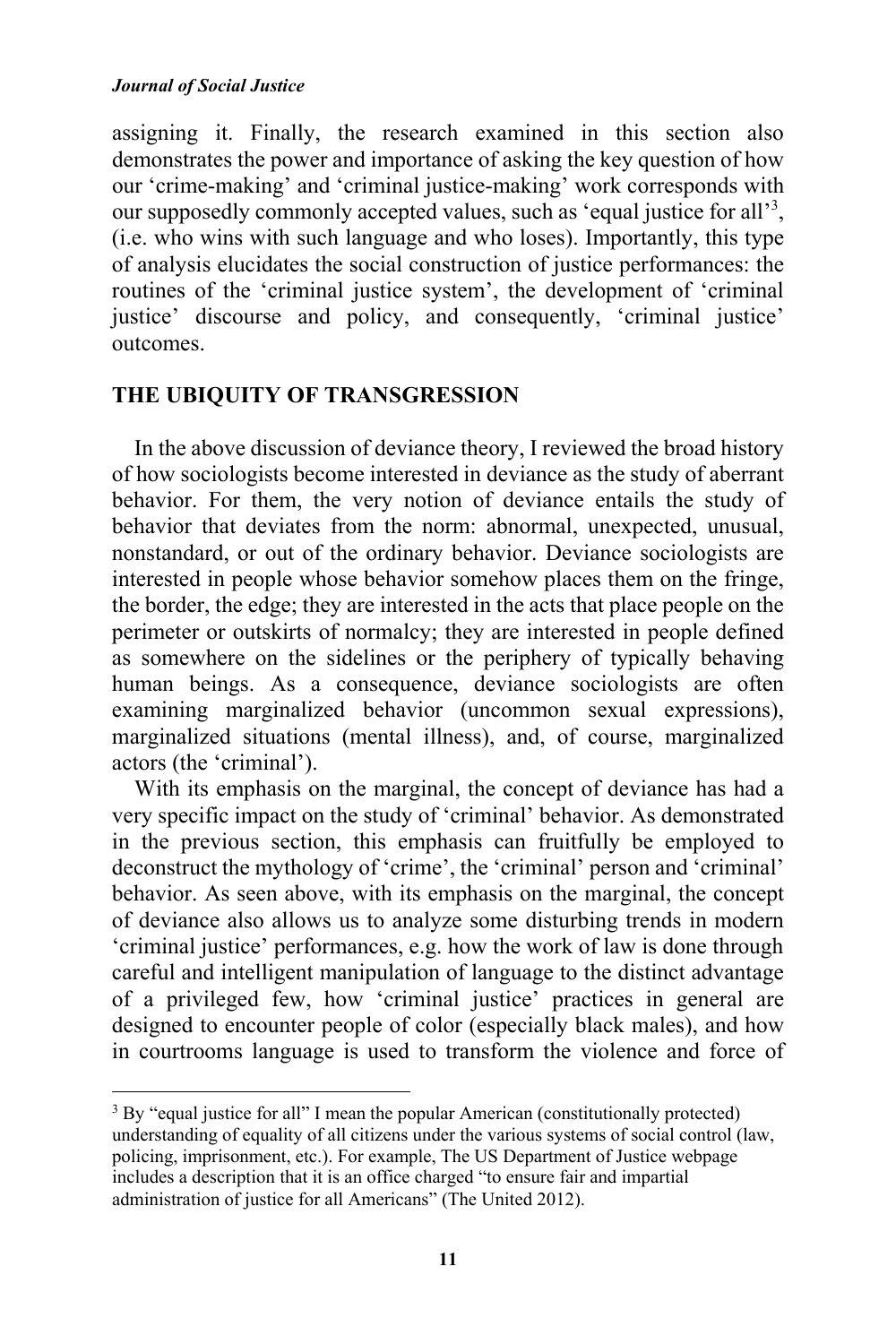sexual assault on women into an erotic and affectionate encounter. However, the emphasis on the marginal has also come at a cost because the full study of 'criminal' behavior shows that such behavior is more a deeply shared human expression than it is deviant one.

My argument here is that those acts which we call 'crimes' are not deviant as we imagine them to be, but are actually widely common behaviors. To demonstrate this, I will dissect the logic and arguments of the ultimate, liberal, 'criminal justice' worker who, in a career that spanned more than three decades, recognized the constructed and mythological character of 'criminal justice' probably more than anyone else in the US.<sup>4</sup> Nonetheless, as I will show, Michael Hennessey, the Sheriff of San Francisco County until his retirement in 2012, operates out of a mythology that views 'criminal' behavior as deviant.

In an interview with Michael Kransky in the year of his retirement, Hennessey reveals how the everyday operation of 'criminal justice' occurs in an environment that is founded on the conceptions of responding to and managing 'criminal' deviance and 'criminal' deviants (Kransky 2011). The interview begins with a discussion of the county's jail population. Asked about "what kind of people go to jail," Hennessey is quick to agree that it is "the rabble," or "drunks and homeless," "petty criminals," and "petty thieves" that Kransky suggests, but he also adds that "40% of people in jails are there for drugs," "25% are in for a violent crime," and "a smaller percentage for public nuisance." While he admits that to some degree "county jails keep the undesirables out of the view of the public eye," he stresses that jails are "also a place where people who are charged with very serious violent crimes await disposition of their case" as "society" fears violent criminals more, and rightly so."

When Hennessey is asked to comment on the fact that African Americans constitute only 5% of the general population in the county but constitute more than ten times that percentage (55%) of the jail population for the county, he claims that the disparity "is one of the most troubling issues that I have had to deal with and had to look at during my entire 32 years as sheriff" and labels it "just scandalous" and "a real tragedy." His rationalization for why, in a county that is only 5% African American, more than half the jail population is African American is that "it comes down to a lot of social factors such as unemployment and unemployment leading to people going to the underground economy to make a living selling drugs" and "many African American families having had generations of people incarcerated and therefore it sort of seems

<u> 1989 - Johann Stein, fransk politik (d. 1989)</u>

<sup>4</sup> This discussion was first developed in Coyle 2013.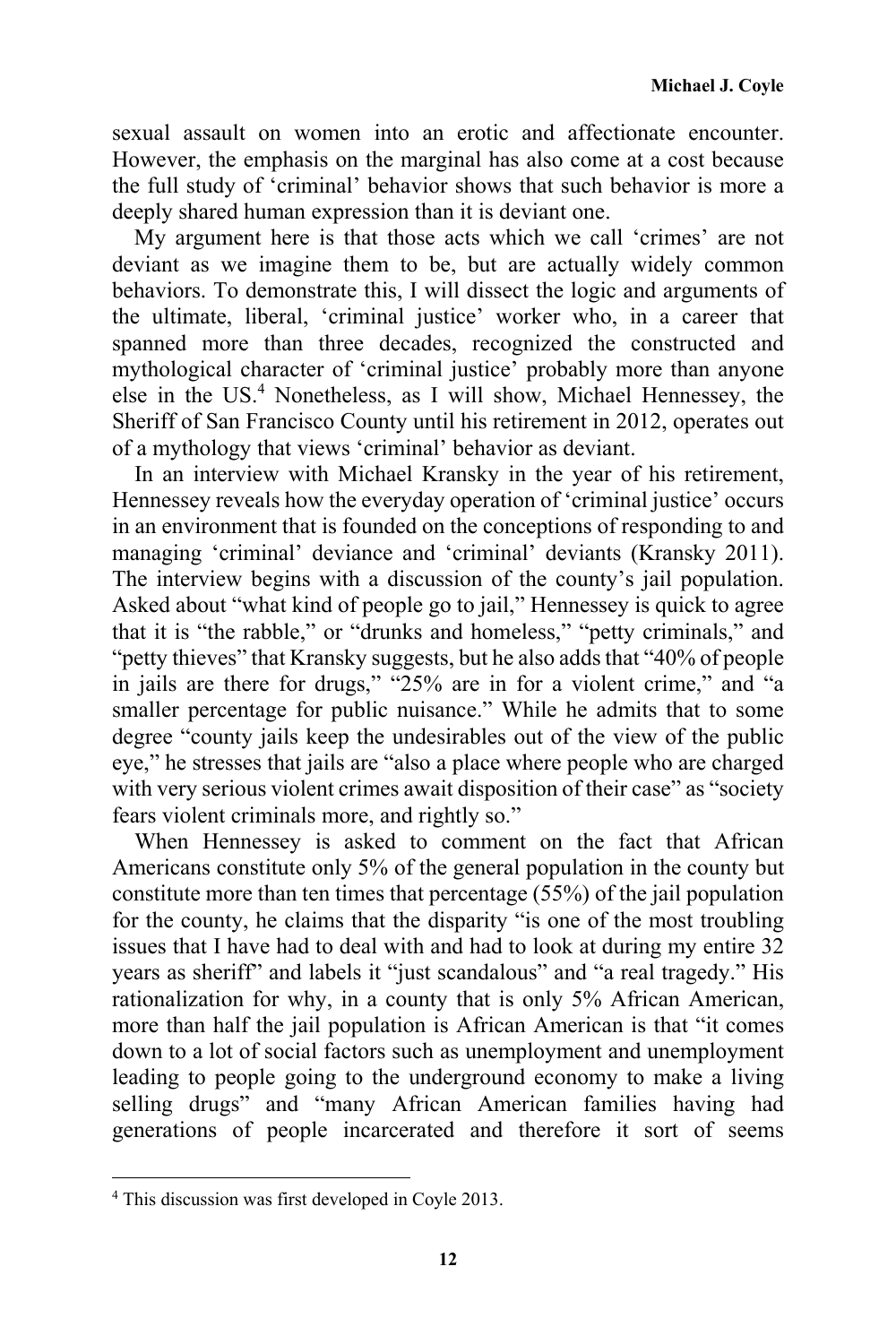inevitable." He concludes, "It is something that I've brought to the public's attention many times but [it] does not seem to be abating."

Hennessey's progressive politics shine through when he discusses the 'criminals' in his jails as "people (that) can change their worldview," "rehabilitate themselves" and "become productive members of society." As Kransky congratulates him for his work to transform these persons, Hennessey says, "I do think San Francisco is a compassionate city, and will continue to support programs that help ex-offenders get back on their feet." He appeals for "giving people in custody education," for "getting the riskier population… counselors and therapists," and for helping "these men to first recreate their own life and what has caused them to commit violence"

Hennessey's discourse about "what kind of people go to jail," is so familiar that most would not recognize its profound inaccuracies. He characterizes the people who go to jail as 'criminals,' drug addicts, and those committing very serious violent 'crimes'. However, research repeatedly and consistently tells a very different story: the full population of 'criminals,' drug addicts, and those committing very serious violent 'crimes', would include the majority of Americans. Most people habitually violate the law committing a variety of both non-violent and violent 'crimes' in their lifespan (Gabor 1994). For example, property 'crime' is a very common occurrence. In 2013, it is estimated that 9.0% of all households in the US experienced one or more property 'crime' victimizations (Truman and Langton 2014). In other words, in the last year, almost 1 in 10 households experienced at least one property 'crime'! Similarly, a large proportion of people experiment with or regularly use illegal drugs; more than one third of all Americans have tried an illicit drug and 22.6 million (1 in 13 Americans) are currently illicit drug users (America's Drug 1997 and Results From 2011). Lastly, high numbers of people commit very serious violent 'crimes'. For example, one in four college women in the US is sexually assaulted and one in six women in the US will be sexually assaulted in their lifetime – all these usually by someone they personally know (Fisher et al. 2000, and Tjaden and Thoennes 1998).

The banality and regularity of people treating each other with a violence that is categorized by law as 'criminal' is especially worth noting – not only because of how deeply this is collectively denied, but also because the most popular defense of the entire penal project is responding to and managing violent 'crime'. In their study of violence prevalence, Patricia Tjaden and Nancy Thoennes sampled both women and men in the US on their experiences with violent victimization (2000). These researchers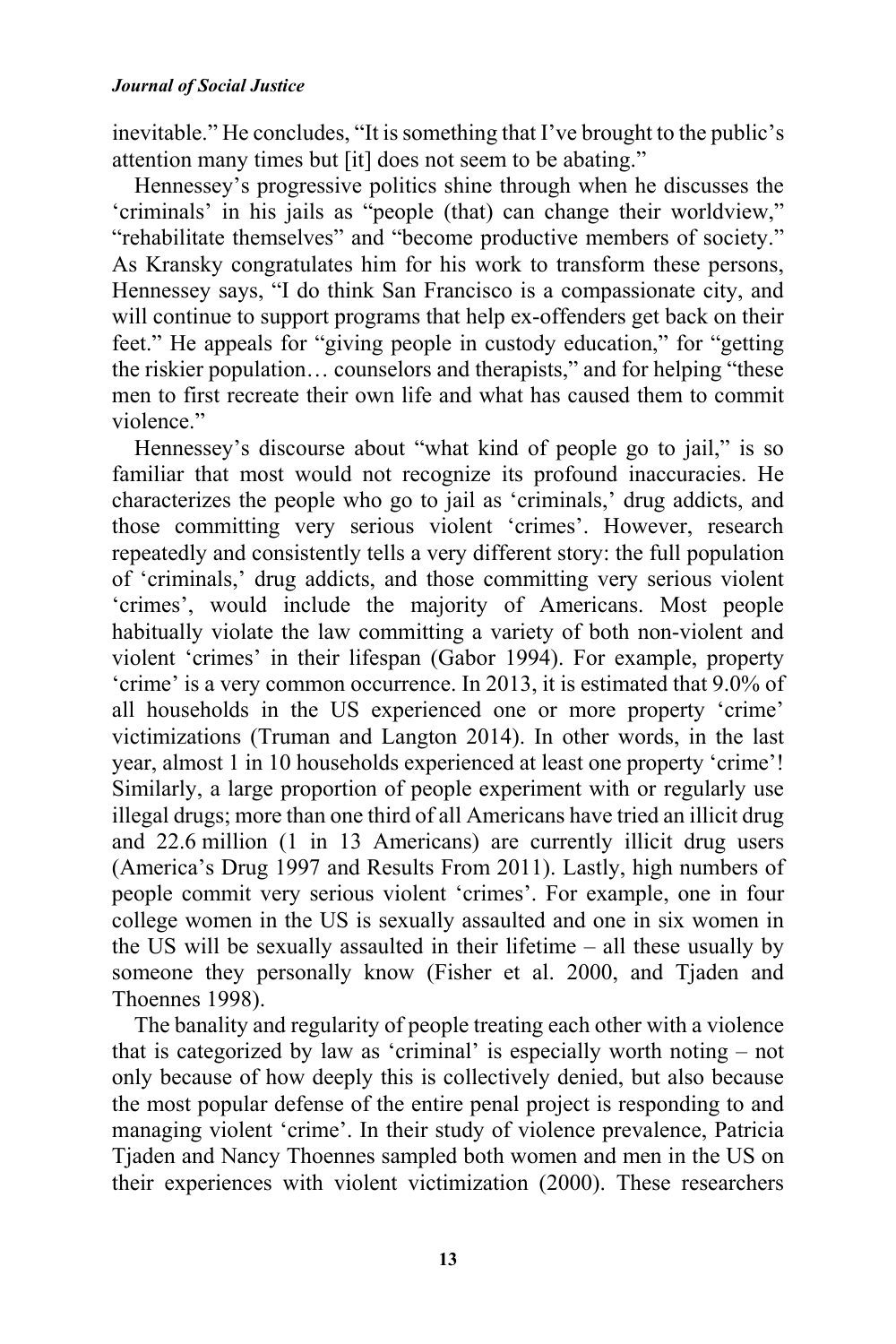surveyed for physical assault, forcible rape and stalking experienced at any time in the lifespan and by any type of perpetrator. What they found would boggle the mind of anyone who thinks of 'violent crime' as deviant. As they write, "Physical assault is widespread among adults in the United States: 51.9% of surveyed women and 66.4% of surveyed men said they were physically assaulted as a child by an adult caretaker and/or as an adult by any type of attacker" (p. iv). Similarly, their findings report that more than 1 in 10 adults report being stalked at some point in their life; in conjunction with the above-reported, extraordinary rates of forcible rape, the amounts of violent 'crime' committed by those mostly intimately known to the victims becomes staggering to conceive of – especially if one continues to insist on thinking of violent 'crime' as somehow deviant. As the report summarizes, "The data show that violence is more widespread and injurious to women's and men's health than previously thought—an important finding for legislators, policymakers, intervention planners, and researchers as well as the public health and criminal justice communities" (p. iii). Indeed, for penal "criminal justice communities," this prevalence will mean thinking of their work as placing more people inside of prison than out.

Another problem with Hennessey's classic and typical interpretation of "what kind of people go to jail" (with the accompanying constructions of 'crime', 'criminals' and 'criminal justice'), is that it does not recognize that the majority of harms (economic damage, violent acts, and death), derive from and take place in widely ignored contexts: white collar, environmental, corporate and state 'crimes'. As a result, the many individuals involved in these 'crimes' are rarely counted, massively underpoliced, and even less frequently arrested, prosecuted, or incarcerated.

Although the cost of a single corporate 'crime' (e.g. Enron) is likely to be exponentially greater than the sum of a year's worth of robberies, burglaries, larcenies, and motor vehicle thefts, most harms committed by and in corporations will go as unnoticed and unstudied as they are unprosecuted (in its first and last study of the kind, the Justice Department found that approximately two-thirds of large corporations violated the law, see Clinard and Yeager 1987). Finally, while the FBI reports that the annual U.S. murder rate is about 16,000 people, more than 70,000 die in the same time period from product-related accidents (Friedrichs 1996); these numbers do not include the thousands of annual deaths connected to corporate pollution, such as the more than 11,000 who die annually from industrial pollution alone (Steingraber 1997).

The annual cost of white collar 'crime' alone is estimated to be more than 80 times that of the total amount stolen in all thefts (Reiman 2010).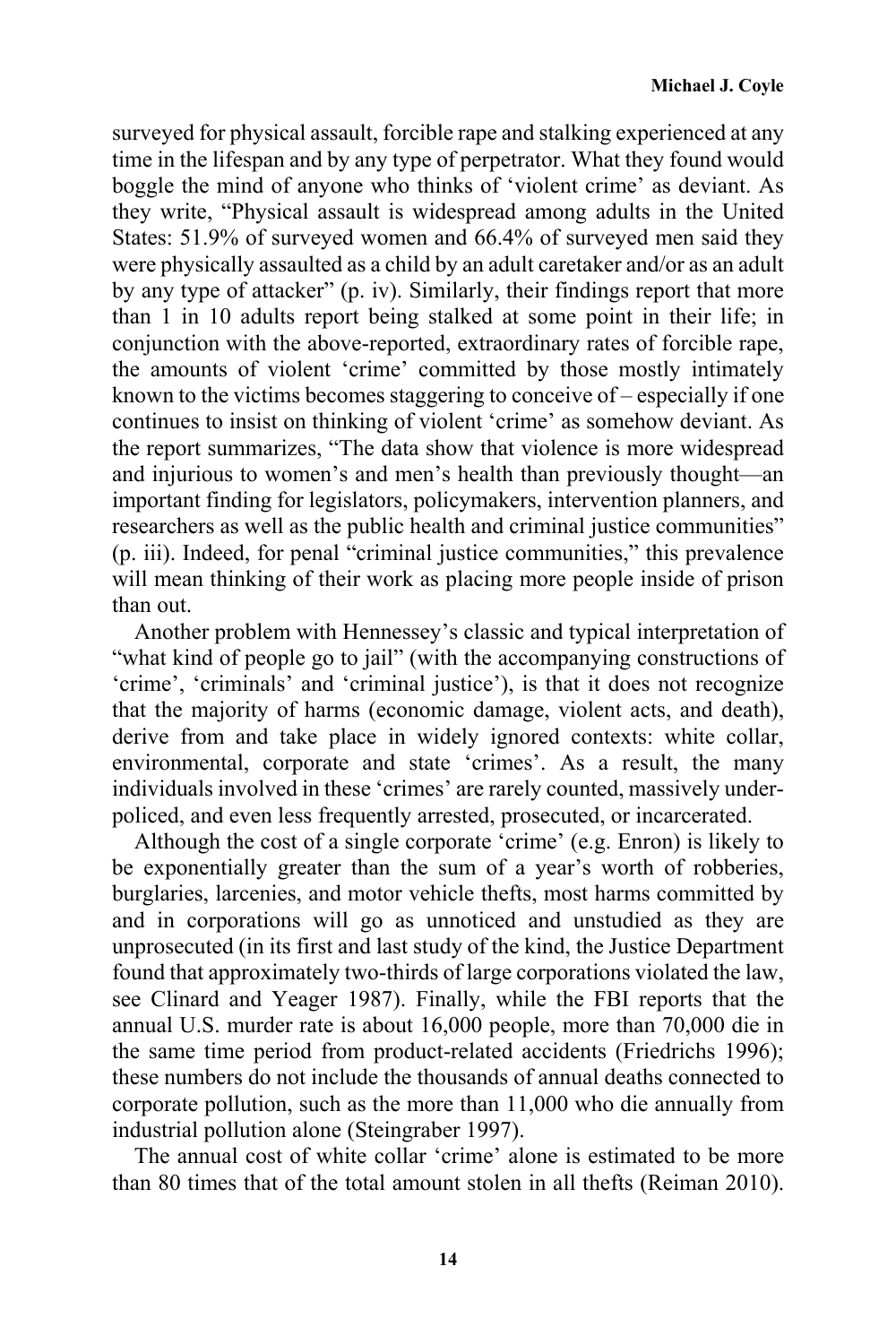#### *Journal of Social Justice*

Likewise, the annual cost of antitrust and trade violations is estimated to be more than 60 times that of the total amounts in all thefts (Cullen et al. 1987). Global fraud studies alone estimate that the typical business loses 5% of its revenues to fraud each year (Report 2012). These acts of fraud are committed by individuals working in diverse posts (such as accounting, operations, sales, management, purchasing or customer service), most of whom are first-time offenders with clean employment histories (87% have never been charged or convicted of a fraud-related offense) (Report 2012). The cumulative cost of all these inconceivablymany, individual 'crimes' is estimated at 3.5 trillion annually, or 5% of the annual Global World Product (Report 2012).

What is important to grasp about all this harm is its pervasiveness and that it represents the actions of a majority of us and not the actions of a special category of 'criminal' persons that the penal system is – or could – address.

The words and images that – the hyper-liberal for the US – Hennessey uses to discuss the people in his jails are all *clichés*. The discourse of the far more typical, conservative 'criminal justice' worker is even more rooted in this mythology of 'the criminal'. Hennessey's constructions – and for that matter almost all constructions of 'criminal justice' – not only fail to recognize the mythology of the 'criminal' deviant, but in fact perpetuate it. Hennessey does this most clearly when he speaks about the need for religion in jail to "get people the values they need to avoid future criminal activity," for "getting the riskier population… counselors and therapists," for helping "these men to recreate their own life and what has caused them to commit violence," or the need for "rehabilitation," "giving people in custody education," and "programs" where "people can change," where "people can change their worldview," "rehabilitate themselves" and "become productive members of society." Yet the meaninglessness of his construction in the face of the ubiquity of 'crimes', and the targeting of only some for participation in the 'criminal justice' system appear to escape him.

As it turns out, the only accurate way to speak about "what kind of people go to jail" is to ask about "what kind of people are chosen for jail?" This conclusion comfortably fits the interactionist-constructionist-labeling understanding 1) that deviance does not indicate the quality of a person's behavior, so much as it indicates the actions of those naming the person's behavior, 2) that who we call the deviant is nothing other than the person to whom that behavior has been attached, and 3) that deviant behavior is only the behavior that has been labeled as such. Indeed, as reported in the appropriately titled study, "Who Gets Caught Doing Crime?" (a 1985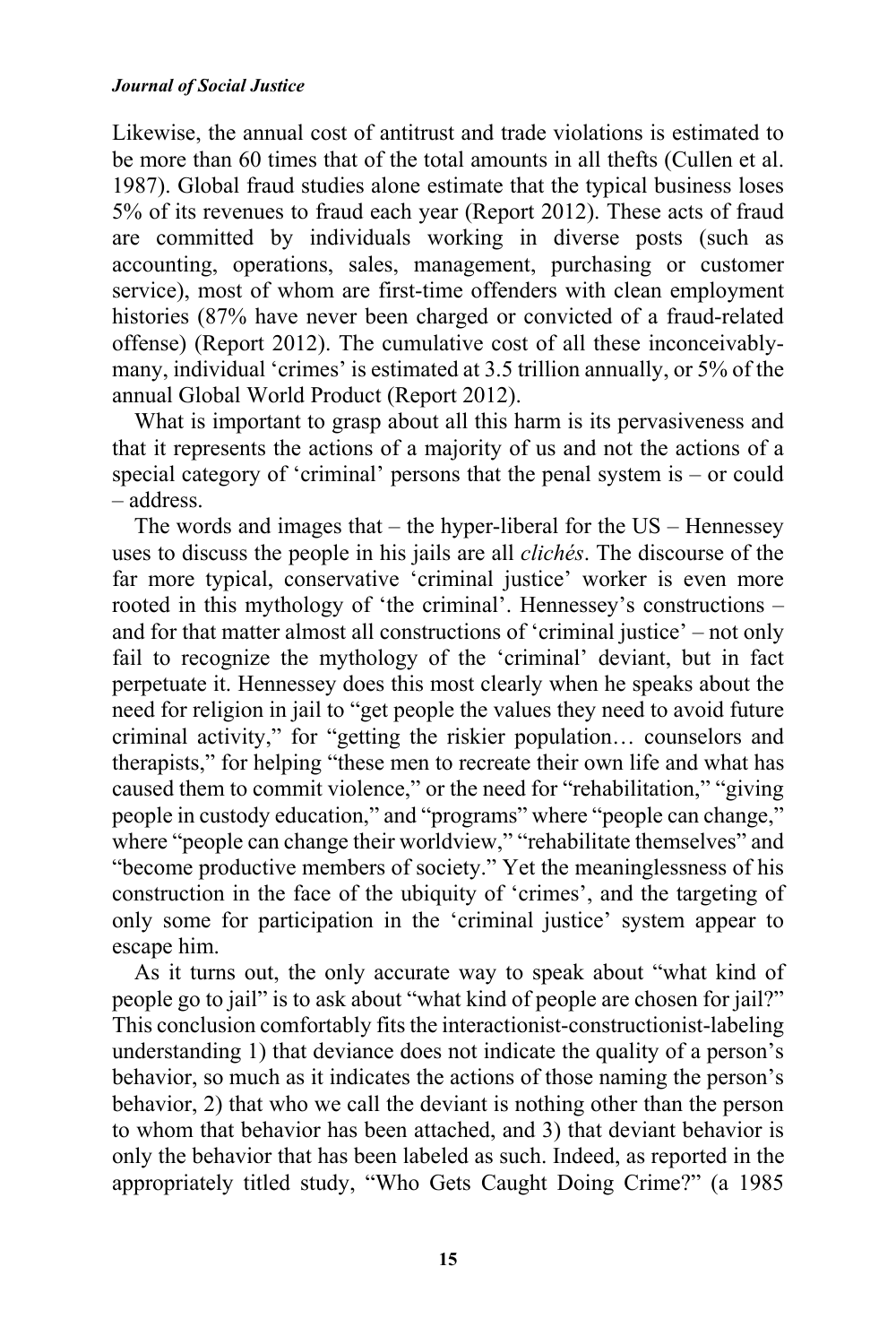Department of Justice study that has never been repeated or updated), who gets caught are people who "are not high rate, serious offenders," but rather who "are somewhat inept, unprofessional criminals who may be arrested nearly every time they commit a crime" (Chaiken and Chaiken 1985, p. iv). Interestingly, the report goes on to say that "The offenders who are arrested frequently despite their relatively low rate of committing crimes" actually "tend to be relatively inexperienced offenders" who are "relatively straight, hardworking men who are not involved with drugs or heavy drinking," and "were disproportionately black" persons of which "the vast majority had not completed high school" (pp. v and vi).<sup>5</sup>

As it turns out, the majority of what we call 'crimes' are not in fact deviant acts, but in their majority (despite their harmfulness), boringly banal acts. The ubiquity of violent as well as nonviolent harms in everyday life, and the participation of so many in their commission nullify the notion that such behavior is abnormal or deviant in any way and render the very concepts of 'crime' and 'criminal' as nonsensical.

## **THE END OF 'CRIMINAL' BEHAVIOR**

<u> 1989 - Johann Stein, fransk politik (d. 1989)</u>

As I stated at the outset, my purpose in this essay is to make two proposals that disrupt normative perceptions of what we call 'criminal justice' in order to argue against continuing the penal thinking and penal practices that dominate modern day responses to harms. I began by examining the theory and language of 'criminal' deviance to make the argument that 'criminal justice' is less engaged in a process that is about identifying harms and harm-making, than it is in creating a mythology of 'crime', 'criminals' and 'criminal behavior'. I then demonstrated that what we call 'crimes' are not in fact deviant acts, but behaviors that are so frequent, common and ordinary, that the very concepts of 'crime' and 'criminal behavior' as abnormal or deviant behavior lose all meaning.

The implications of these two proposals for penal thinking are severe, as the penal system is based on the necessity to respond to deviant 'criminal' behavior, and deviant 'criminals'. At least two implications instantly emerge. The first is that if transgression is not deviant, but the norm, then we need to re-conceptualize and re-design our response to norm-transgression as the management of *difference* (and not deviance), and begin the all-important work of figuring out what difference we do not

<sup>&</sup>lt;sup>5</sup> The language of this report is a fascinating case study of the confusion that typically reigns in 'criminal justice' discourse. The report is immersed in the typical 'crime' and 'criminal' language, while simultaneously pointing out the meaninglessness and incongruity of using such language and constructions.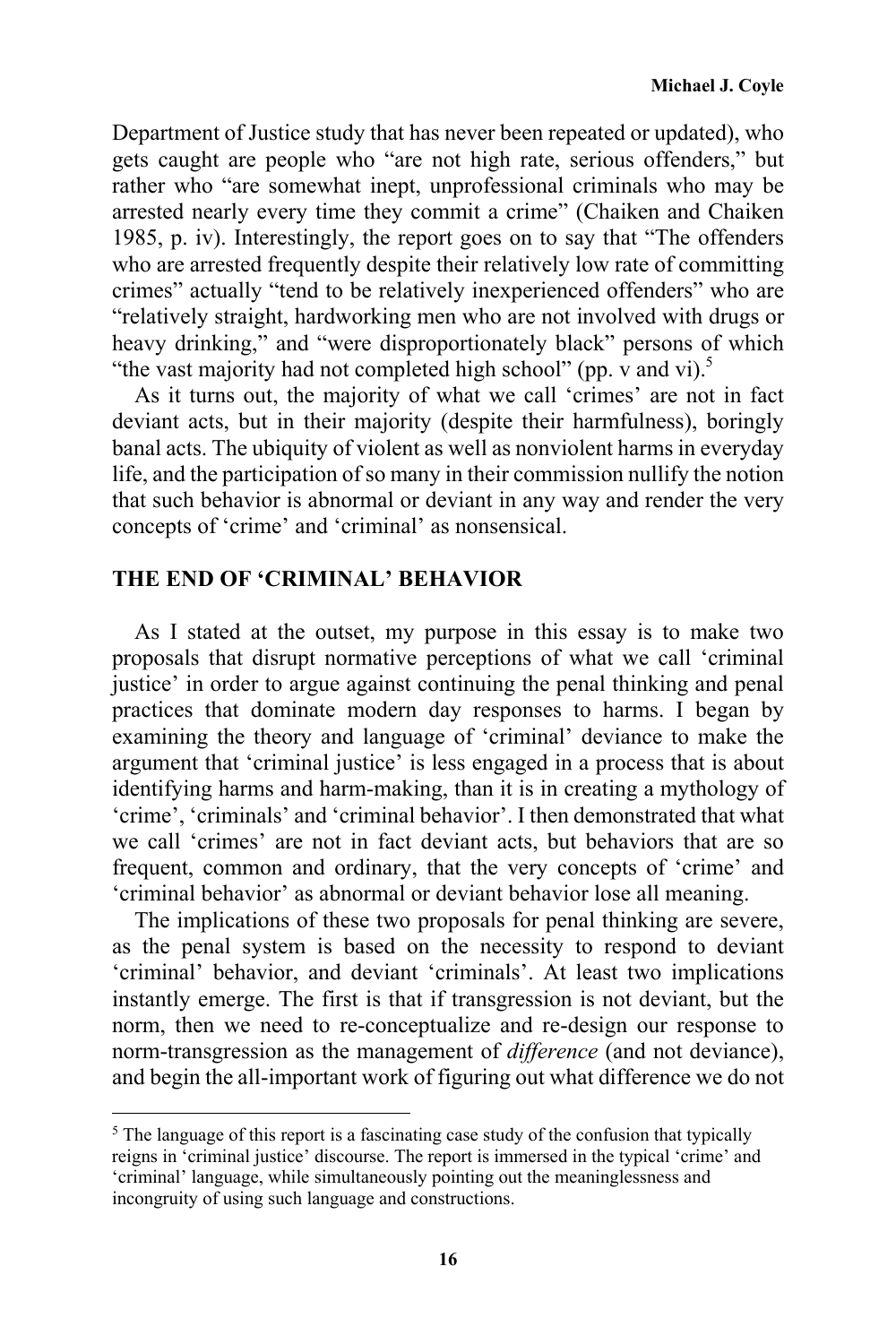want to live with, and how we are going to live with the difference we are willing to accept.<sup>6</sup> The second, which is the concern of this section, is that since the penal system is not designed to address the numerically prodigious transgressions of social norms, penal abolition needs to be seen for what it is: the end of the mythological 'criminal behavior" discourse which hides the ubiquity of transgression and maintains the mythology of 'crimes' and 'criminals'.

In the study of 'criminal' behavior, the deviance concept has brought us to the surprising conclusion that because transgression ('crime') is a ubiquitous social performance, we are all, at least in part, 'criminal' deviants – which is to say that we are all normal.<sup>7</sup> If we remain with Durkheim's (1951) distinction that naming (labeling) transgressive behavior is a healthy expression of a community's desire to control that behavior, i.e. that we are socially organized to reject norm violations, then we need to re-conceptualize the social response to transgression ('crime') with a distinction that recognizes we are all simultaneously maintainers and transgressors of the social order. Similarly, we need to reconsider how the routinely present transgressive act reconfigures the insider-outsider distinction. It is not the case, as Becker suggests in *Outsiders* (1963) that social groups create norms by making the rules whose infraction then constitutes deviance, but that social groups respond to only some of the deviance that actually all are involved in. In other words, while we are all, sooner or later, outsiders to the social norms, only some are singled out to be named as such.

On the face of it, the persistence of the 'criminal' interpretation appears odd. But as social constructionists argue, interpretations are maintained as real because we continue to use them and assume that they are valid and objectively true (Berger and Luckmann 1966). In William Thomas' terms (1923), the 'criminal' interpretation has been remarkably consistent in "defining the situation" of "what kind of people go to jail" despite its completely fictitious character – so successful in fact that moral entrepreneurs anywhere on the political spectrum employ the same 'crime'

 

<sup>6</sup> This discussion is fully developed in Coyle 2015.

<sup>7</sup> As Gottfredson and Hirschi first demonstrated (1986), the concept of 'career criminals' (also known as 'chronic offenders', 'habitual offenders' and the like), that claims there exists a group of 'offenders' whose 'criminality' spans the length of a career, cannot in any way be demonstrated. In fact, the opposite case (that after 13 years of age 'offending' rates drop precipitously and continuously), is probably the most clearly demonstrated fact in the disciplines of criminology and criminal justice. Yet, to this day, the most frequent justification for incarceration schemes is the argument for imprisoning 'career criminals', and addressing this fictional population remains a staple of 'criminal justice' research, federal funding of such research, and 'criminal justice' policy.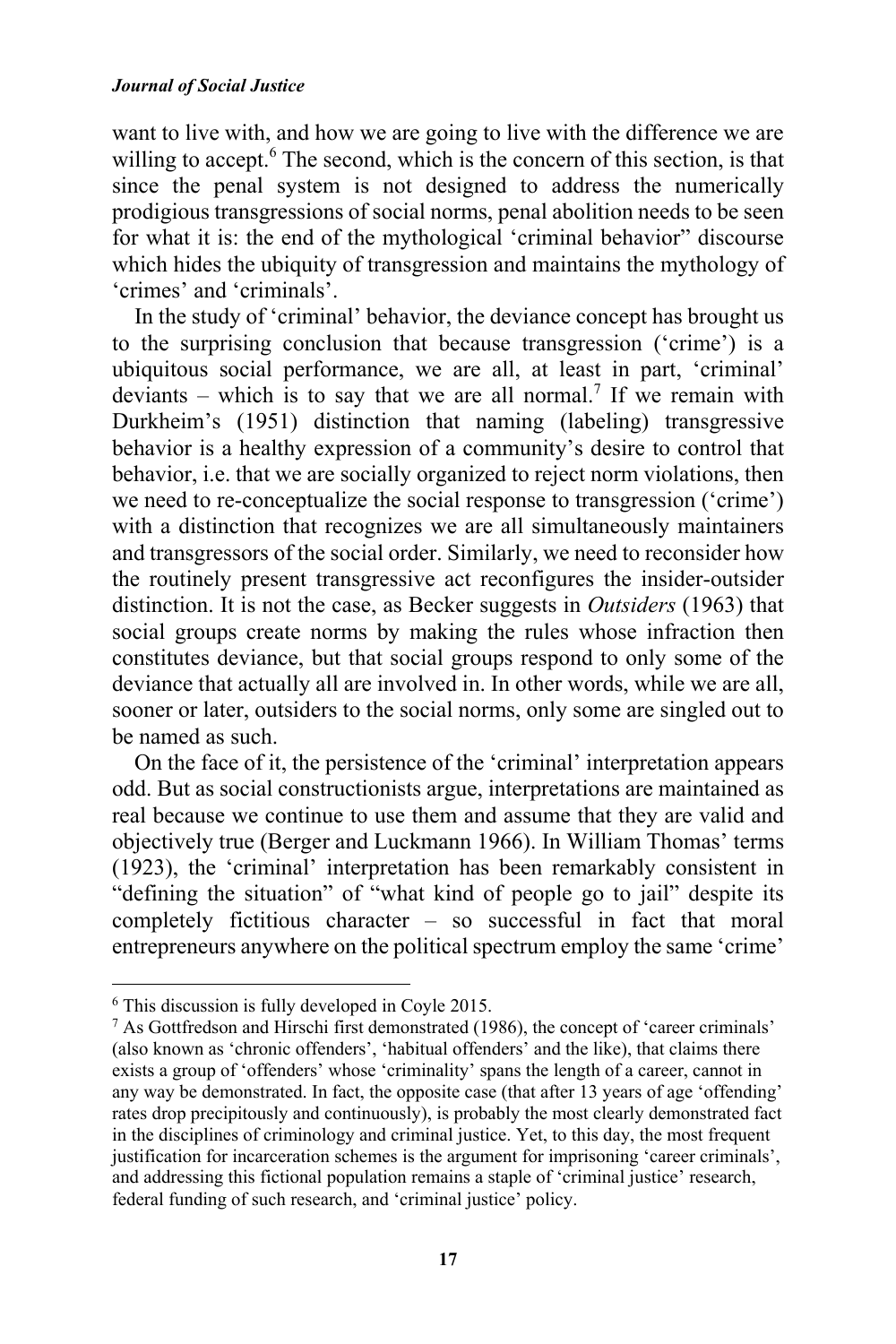and 'criminal' interpretations.

If the categories 'crimes', 'criminals' and 'criminal behavior' are by necessity fiction, then any system built to respond to these, whether intellectual or organizational, will be immensely problematic for the obvious reasons. This is certainly true of the penal project. The work that the penal project has attempted has been defined by the partiality of its response to norm transgressions. In the face of a world infused with transgressive actors and transgressive acts, the penal system (the so-called 'criminal justice system') daily functions to label only some transgression as 'criminal behavior' and only some transgressors as 'criminals'.

In this sense, the purpose of the penal system is exposed as preoccupied with the management of only certain transgression. Far from referencing an unusual or non-standard ('criminal') other, the 'criminal justice system' only references attempts of dominance by certain persons over others. Replayed and repeated countless times in everyday life, 'criminal' deviance language, like the language of genocide discussed in the beginning of this essay, becomes a language whose habitual use does more than simply describe: it constructs and continuously regenerates not only the very architecture of our descriptions and our arguments about 'criminal' persons, but when followed, also creates unambiguous interpretations of them and invites (and often requires) specific actions toward them: social exile, physical punishment and torture via incarceration, and the death of their future. But this is, of course, only the fate of those harms that have not been accepted and that have been sent through the 'criminal justice system'. All the other harms are accepted, i.e. they are responded to by reconstructing them into something else (as in 'he is a good kid, not a criminal') or by ignoring them (as in 'the cost of doing business').

We are forced to shift our sociological analysis of harms from those acts distinguished within the mythology of the penal system as abnormal, unexpected, unusual, nonstandard, and unordinary behavior, to an analysis of transgressions as normal, expected, usual, standard and as ordinary as the behavior of talking. Sociologically speaking, we now need a concept to distinguish how certain 'criminalized' behavior is treated differently than other 'criminalized' behavior. We also need a way to think about whose harms (and their victims) are being socially tended to and whose are not.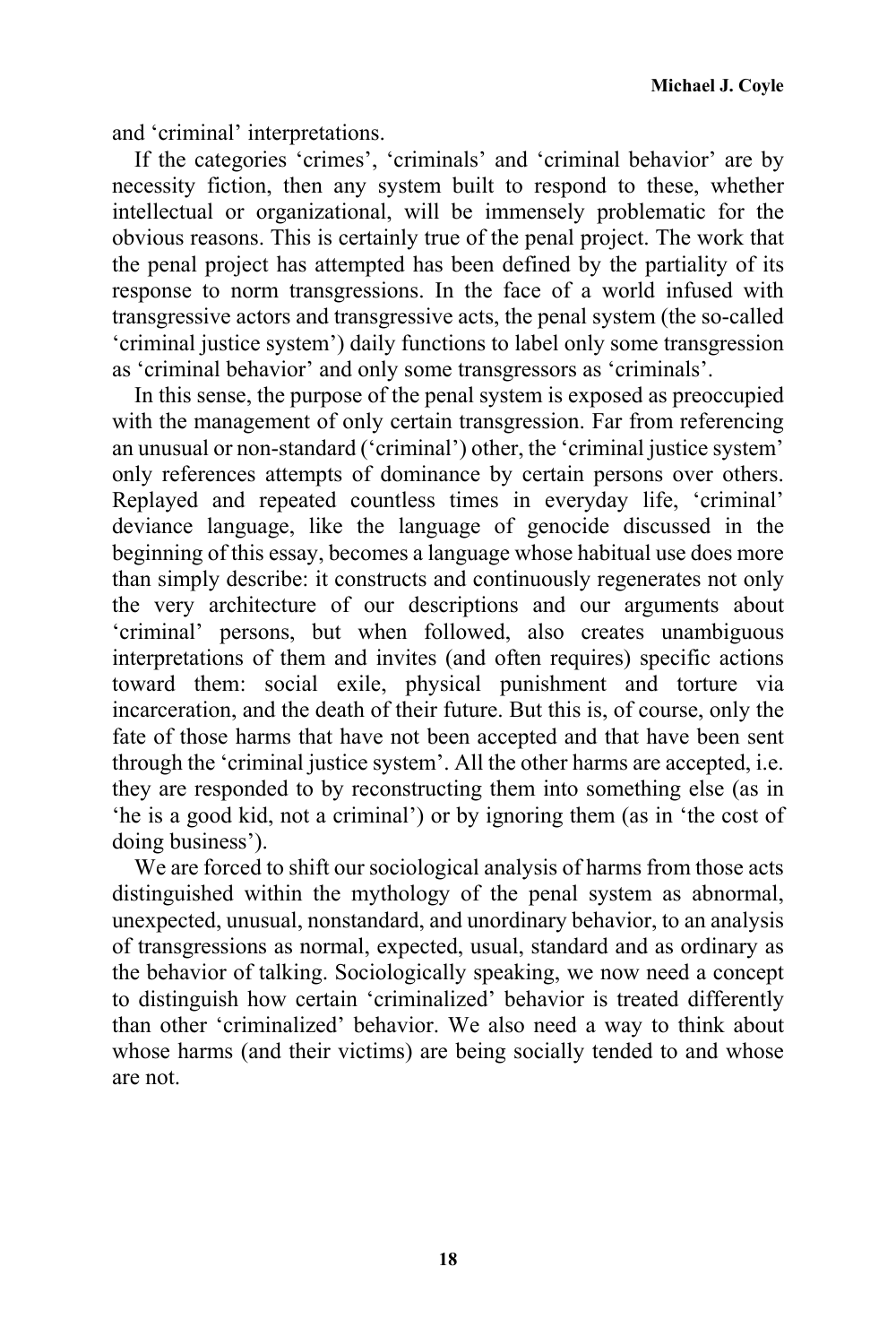# **CONCLUSION**

In light of these thoughts, penal abolition is seen as the end of an era and a beginning of a new one. It is the end of an era because it means accepting that we have seen the foundation of the penal house ('crimes', 'criminals' and 'criminal behavior') crumble before our eyes. But we are also at the dawn of another era because we now need new intellectual constructs (such as *difference*) to conceptualize norms, their transgression, and our response to their transgression. Along the way we will need to build new cultural institutions and practices that respond to the ceaseless waves of everyday conflicts and harms that seem innate to interpersonal relationships and social living. Above all, we need to figure out how to do all this response-work in a way that the penal project was never able to do: without increasing harms to ourselves and others.

# **REFERENCES**

- AAA (American Anthropological Association). 2009. "Statement on Race and Intelligence." From http://www.aaanet.org/stmts/race.htm Retrieved 8-19-08, 11:57 a.m. PST.
- Altheide, David and Michael J. Coyle. 2006. "Smart on Crime: The New Language for Prisoner Release." *Crime, Media, Culture* 2 (3): 286–303. https://doi.org/10.1177/1741659006069561
- America's Drug Abuse Profile. 1997. National Criminal Justice Reference Service. Retrieved June 30, 2012 (https://www.ncjrs.gov/htm/chapter2.htm).
- Arrigo, Bruce, Dragan Milovanovic, and Robert Carl Schehr. 2005. *The French Connection in Criminology: Rediscovering Crime, Law, and Social Change*. Albany, NY: State University of New York Press.
- Bavelas, Janet, and Linda Coates. 2001. "Is it Sex or Assault? Erotic versus Violent Language in Sexual Assault Trial Judgments." *Journal of Social Distress* 10(4): 29-40. https://doi.org/10.1023/A:1009477518196

Becker, Howard. 1963. *Outsiders*. New York: Free Press.

- Berger, Peter and Thomas Luckmann. 1966. *The Social Construction of Reality: A Treatise in the Sociology of Knowledge*. New York: Anchor Books.
- Bonilla-Silva, Eduardo. 2003. Racism without Racists: *Color-Blind Racism and the Persistence of Racial Inequality in the United States*. Lanham, MD: Rowman & Littlefield.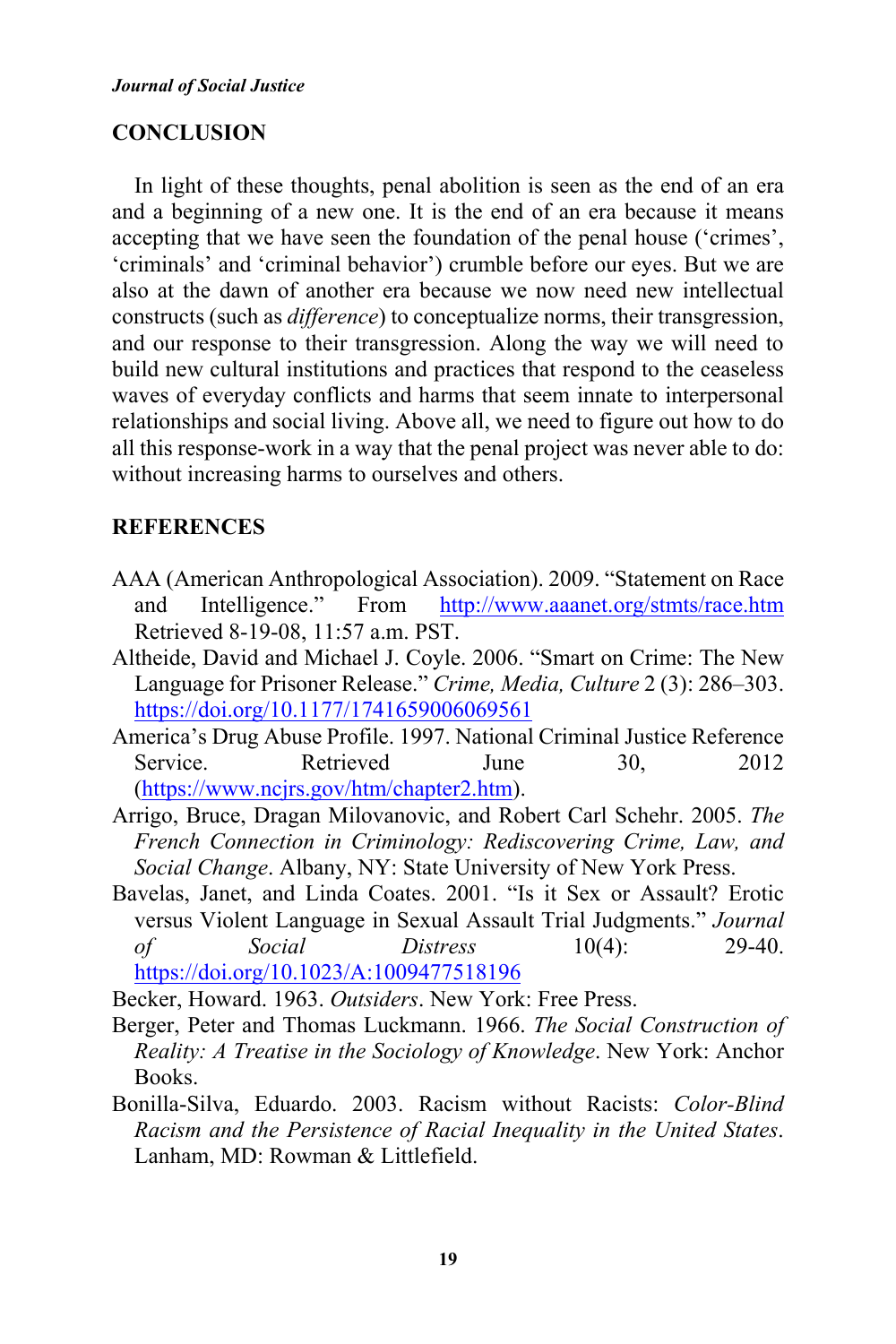Bosmajian, Haig. 1983. *The Language of Oppression*. Lanham, MD: University Press of America.

\_\_\_\_\_\_\_\_\_. 1992. *Metaphor and Reason in Judicial Opinions*. Carbondale, IL: Southern Illinois University Press.

Bowers, F. 1989. *Linguistic Aspects of Legislative Expression*. Vancouver, Canada: University of British Columbia Press.

- Burton, Frank and Pat Carlen. 1977. "Official Discourse." *Economy and Society* 6: 377-407. https://doi.org/10.1080/03085147700000009
- Clinard, M.B., and P.C. Yeager. 1987. "Illegal Corporate Behavior, 1975- 1976", ICPSR07855-v3. Ann Arbor, MI: Inter-university Consortium for Political and Social Research.

Chaiken, Jan and Marcia Chaiken. 1985. "Who Gets Caught Doing Crime?" NCJ 101727.

http://www.bjs.gov/index.cfm?ty=pbdetail&iid=3550

- Conley, John M. and William M. O'Barr. 2005. *Just Words: Law, Language, and Power*. Chicago, IL: University of Chicago Press.
- Coyle, Michael J. 2002. "Language, Culture and the Interpretation of 'Victim': An Analysis of 'Innocent Victim' in Media." Presented at the annual meeting of the American Society of Criminology, Chicago, IL.

\_\_\_\_\_\_\_\_\_. 2010a. "Language, Metaphysics and Deviancy: Delineating the 'Evil' Criminal Other." In *Transnational Criminology*, edited by M. Herzog-Evans and I. Dréan-Rivette. Nijmegen, The Netherlands: Wolf Legal Publishers.

\_\_\_\_\_\_\_\_\_. 2010b. "Notes on the Study of Language: Toward a Critical Race Criminology." *Western Criminology Review* 11(1): 11-19.

\_\_\_\_\_\_\_\_\_. 2013. *Talking Criminal Justice: Language and the Just Society*. London, England: Routledge.

\_\_\_\_\_\_\_\_\_. 2014. "How Prisons Became Dystopias of Color and Poverty: Prison Abolition Lessons from the War on Drugs." In *Color Behind Bars*, edited by Scott Bowman. Santa Barbara, CA: ABC-CLIO.

\_\_\_\_\_\_\_\_\_. 2015. "Expanding Deviance Toward Difference: A Linguistic Approach." In *The Death and Resurrection of Deviance*, edited by Pino, Nathan W., Joseph A. Kotarba, and Michael Dellwing. New York: Palgrave.

- Cullen, F.T., W.J. Maakestad, and G. Cavender. 1987. *Corporate Crime under Attack: The Ford Pinto Case and Beyond*. Cincinnati, OH: Anderson Publishing Company.
- Danet, Brenda. 1980. "'Baby' or 'Fetus'?: Language and the Construction of Reality in a Manslaughter Trial." *Semiotica* 32(3): 187–219. https://doi.org/10.1515/semi.1980.32.3-4.187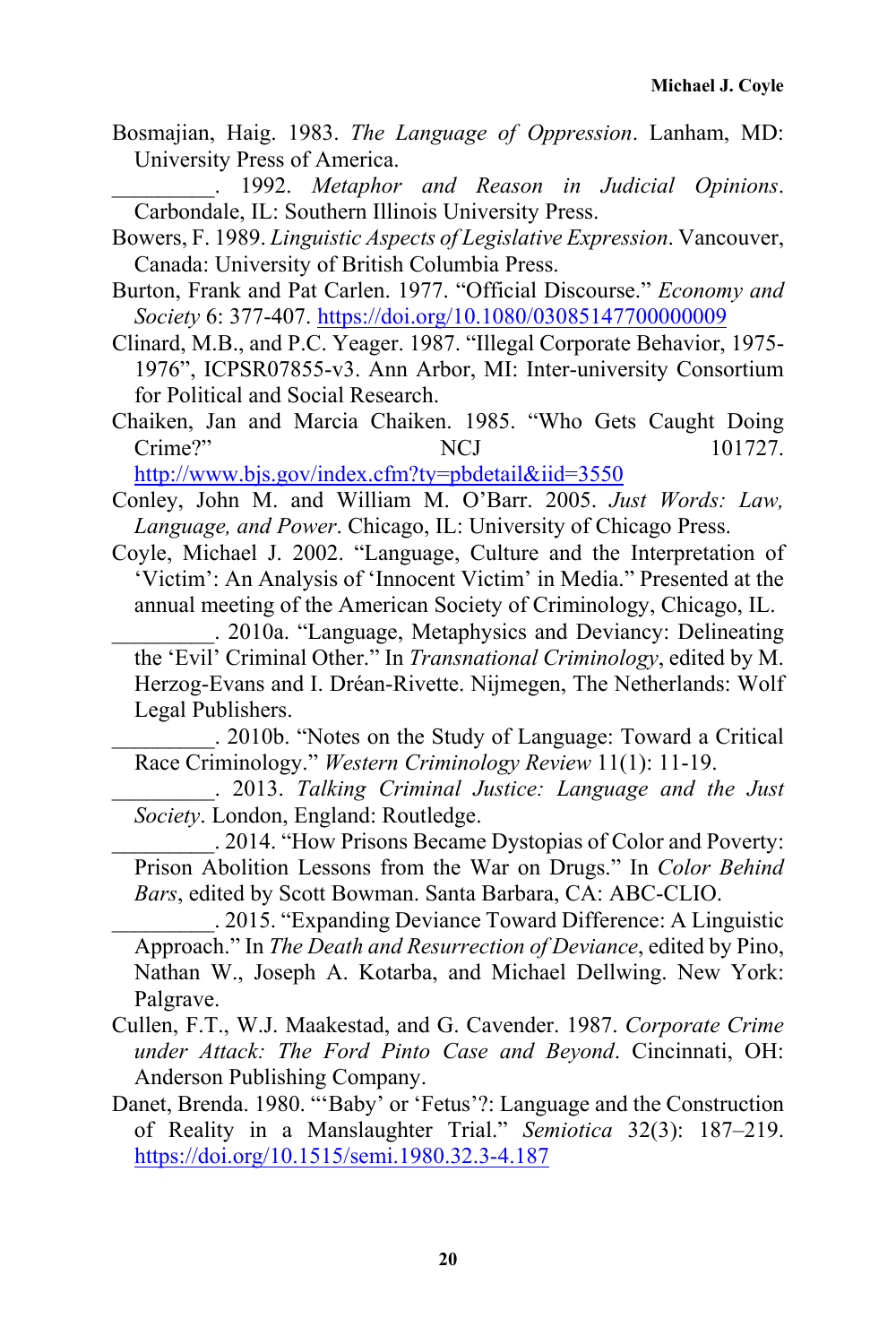- Delgado, Richard and Jean Stefancic. 2001. *Critical Race Theory*. New York: New York University Press.
- Durkheim, Emile. 1951. *Suicide: A Study in Sociology.* Glencoe, IL: Free Press.
- Fisher, B.S., F.T. Cullen, and M.G. Turner. 2000. "The Sexual Victimization of College Women." Washington, DC: National Institute of Justice and Bureau of Justice Statistics. https://doi.org/10.1037/e377652004-001
- Foucault, Michel. 1977. *Discipline and Punish: The Birth of the Prison*. Translated by Alan Sheridan. New York, NY: Vintage Books.
- Friedrichs, D.O. 1996. *Trusted Criminals: White Collar Crime in Contemporary Society*. Belmont, CA: Wadsworth Publishing.
- Gabor, T. 1994. *Everybody Does It! Crime by the Public*. Toronto, Canada: University of Toronto Press. https://doi.org/10.3138/9781442674691
- Glover, Karen S. 2009. *Racial Profiling: Research, Racism, and Resistance*. Lanham, MD: Rowman & Littlefield.
- Gottfredson, Michael and Travis Hirschi. 1986. "The True Value of Lambda Would Appear to be Zero: An Essay on Career Criminals, Criminal Careers, Selective Incapacitation, Cohort Studies and Related Topics." *Criminology* 24(2): 213-34. https://doi.org/10.1111/j.1745- 9125.1986.tb01494.x
- Kappeler, Victor E., and Peter B. Kraska. 1999. "Policing Modernity: Scientific and Community-Based Violence on Symbolic Playing Fields." In *Constitutive Criminology at Work: Applications to Crime and Justice*, edited by Stuart Henry and Dragan Milovanovic. Albany, NY: SUNY Press.
- Kransky, Michael. 2011. "Exit Interview with Sheriff Michael Hennessey." *Forum*, KQED. Retrieved June 27, 2012 (www.kqed.org/a/forum/R201112151000).
- Lawrence, Charles. 1987. "The Id, Ego, and Equal Protection: Reckoning with Unconscious Racism." *Stanford Law Review* 39:317-88. https://doi.org/10.2307/1228797
- Lie, John. 2004. *Modern Peoplehood*. Cambridge, MA: Harvard University Press.
- Long, J.C. and R.A. Kittles. 2003. "Human Genetic Diversity and the Nonexistence of Biological Races." *Human Biology* 75: 449–71. https://doi.org/10.1353/hub.2003.0058
- Mason, Paul. 2006. *Captured by the Media: Prison Discourse in Popular Culture*. Portland, OR: Willan.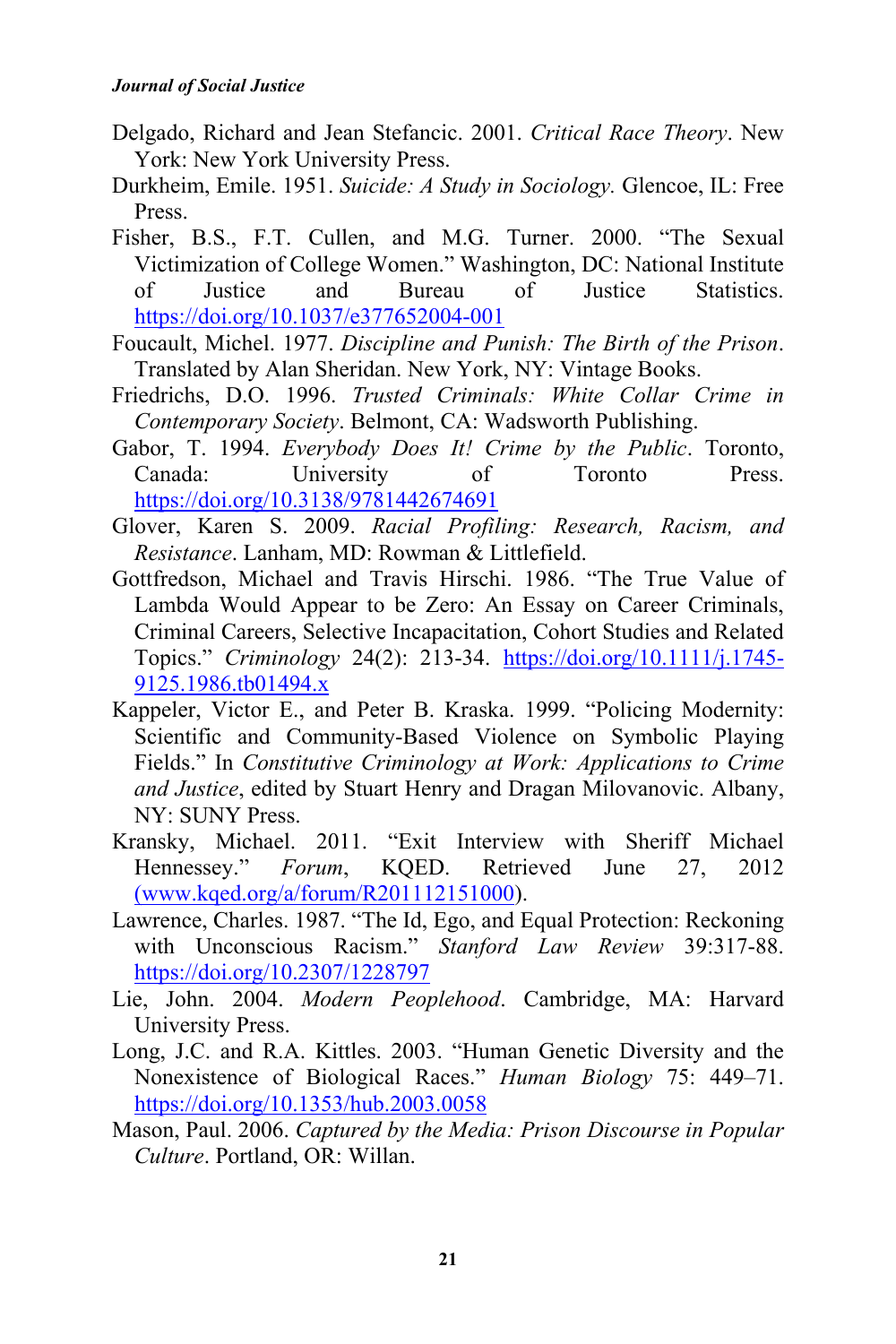- Mead, George H. 1934. *Mind, Self and Society: From the Standpoint of a Social Behaviorist*. Chicago, IL: The University of Chicago Press.
- Milovanovic, Dragan and Katheryn K. Russell. 2001. *Petit Apartheid in the U.S. Criminal Justice System*. Durham, NC: Carolina Academic Press.
- Orwell, George. 2000. "Politics and the English Language." In *George Orwell: In Front of your Nose*, ed. Sonia Orwell and Ian Angus. Boston, MA: Nonpareil Books.
- Palmie, Stephan. 2007. "Genomics, Divination, 'Racecraft'." *American Ethnologist* 34 (2): 205-222. https://doi.org/10.1525/ae.2007.34.2.205
- Reiman, J. and P. Leighton. 2010. *The Rich Get Richer and the Poor Get Prison: Ideology, Class and Criminal Justice,* 9<sup>th</sup> ed. Cambridge, UK: Pearson.
- "Results from the 2010 National Survey on Drug Use and Health: Summary of National Findings." 2011. Rockville, MD: Substance Abuse and Mental Health Services Administration.
- Sapir, Edward. 1956. As cited in, Whorf, Benjamin Lee. 1956. *Language, Thought, and Reality*. Cambridge, MA: The Technology Press of MIT.
- Sloop, John. 1996. *The Cultural Prison: Discourse, Prisoners, and Punishment*. Tuscaloosa, AL: The University of Alabama Press.
- Smedley, Audrey. 1999. *Race in North America: Origin and Evolution of a Worldview*, 2nd ed. Boulder: Westview Press.
- Steingraber, S. 1997. *Living Downstream: An Ecologist Looks at Cancer and the Environment*. New York: Addison-Wesley.
- Szasz, Thomas. 1970. *The Manufacture of Madness: A Comparative Study of the Inquisition and the Mental Health Movement*. Syracuse, New York: Syracuse University Press.
- Thomas, William I. 1923. *The Unadjusted Girl: With Cases and Standpoint for Behavior Analysis*. Boston, MA: Little, Brown and Company.
- Tjaden, Patricia and Nancy Thoennes. 2000. "Full Report of the Prevalence, Incidence, and Consequences of Violence Against Women." Washington, DC: National Institute of Justice and the Centers for Disease Control and Prevention, NCJ 183781. https://doi.org/10.1037/e514172006-001
- Truman, Jennifer L. and Lynn Langton. 2014. "Criminal Victimization, 2013." Washington, DC: U.S. Department of Justice, Office of Justice Programs, *Bureau of Justice Statistics*, NCJ 247648.
- The United States Department of Justice. 2012. "Mission Statement." Retrieved June 19, 2012 (www.justice.gov/about/about.html).